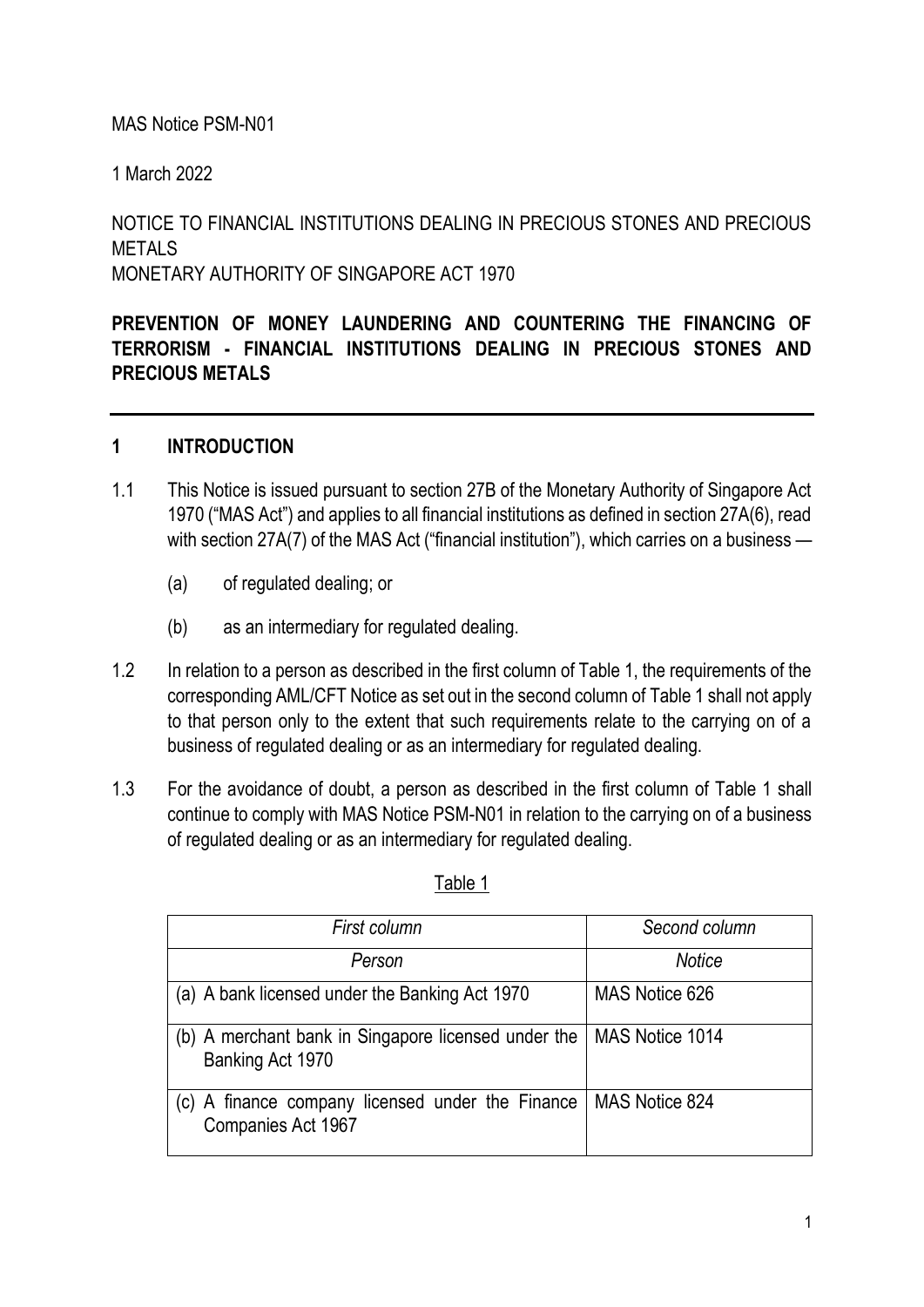|     | (d) A person licensed to carry on the business of<br>issuing credit cards or charge cards in Singapore<br>under Section 57B of the Banking Act 1970                                                                                                                                | MAS Notice 626A         |
|-----|------------------------------------------------------------------------------------------------------------------------------------------------------------------------------------------------------------------------------------------------------------------------------------|-------------------------|
|     | (e) A holder of a capital markets services licence under<br>the Securities and Futures Act 2001 ("SFA")                                                                                                                                                                            | MAS Notice SFA04-N02    |
| (f) | A fund management company registered under<br>paragraph 5(1)(i) of the Second Schedule to the<br>Securities and Futures (Licensing and Conduct of<br>Business) Regulations (Rg. 10) ("SF(LCB)R")                                                                                   |                         |
|     | (g) A person exempted under paragraphs $3(1)(d)$ ,<br>$3A(1)(d)$ and $7(1)(b)$ of the Second Schedule to the<br>SF(LCB)R from the requirement to hold a capital<br>markets services licence                                                                                        |                         |
|     | (h) A licensed financial adviser under the Financial   MAS Notice FAA-N06<br>Advisers Act 2001 ("FAA")                                                                                                                                                                             |                         |
| (i) | A registered insurance broker which is exempt<br>under section $23(1)(c)$ of the FAA, from holding a<br>financial adviser's licence to act as a financial<br>adviser in Singapore in respect of any financial<br>advisory service                                                  |                         |
| (j) | A person exempt under section $23(1)(f)$ of the FAA<br>read with regulation 27(1)(d) of the Financial<br>Advisers Regulations (Rg. 2), from holding a<br>financial adviser's licence to act as a financial<br>adviser in Singapore in respect of any financial<br>advisory service |                         |
|     | (k) A holder of a licence under the Payments Services<br>Act 2019 ("PS Act") that carries on the business of<br>providing a specified payment service (as defined<br>under MAS Notice PSN01)                                                                                       | <b>MAS Notice PSN01</b> |
| (1) | A person exempt under section 13(1) of the PS Act<br>where such person offers a specified product (as<br>defined under MAS Notice PSN01)                                                                                                                                           |                         |

1.3 This Notice shall take effect from 1 March 2022.

# **2 DEFINITIONS**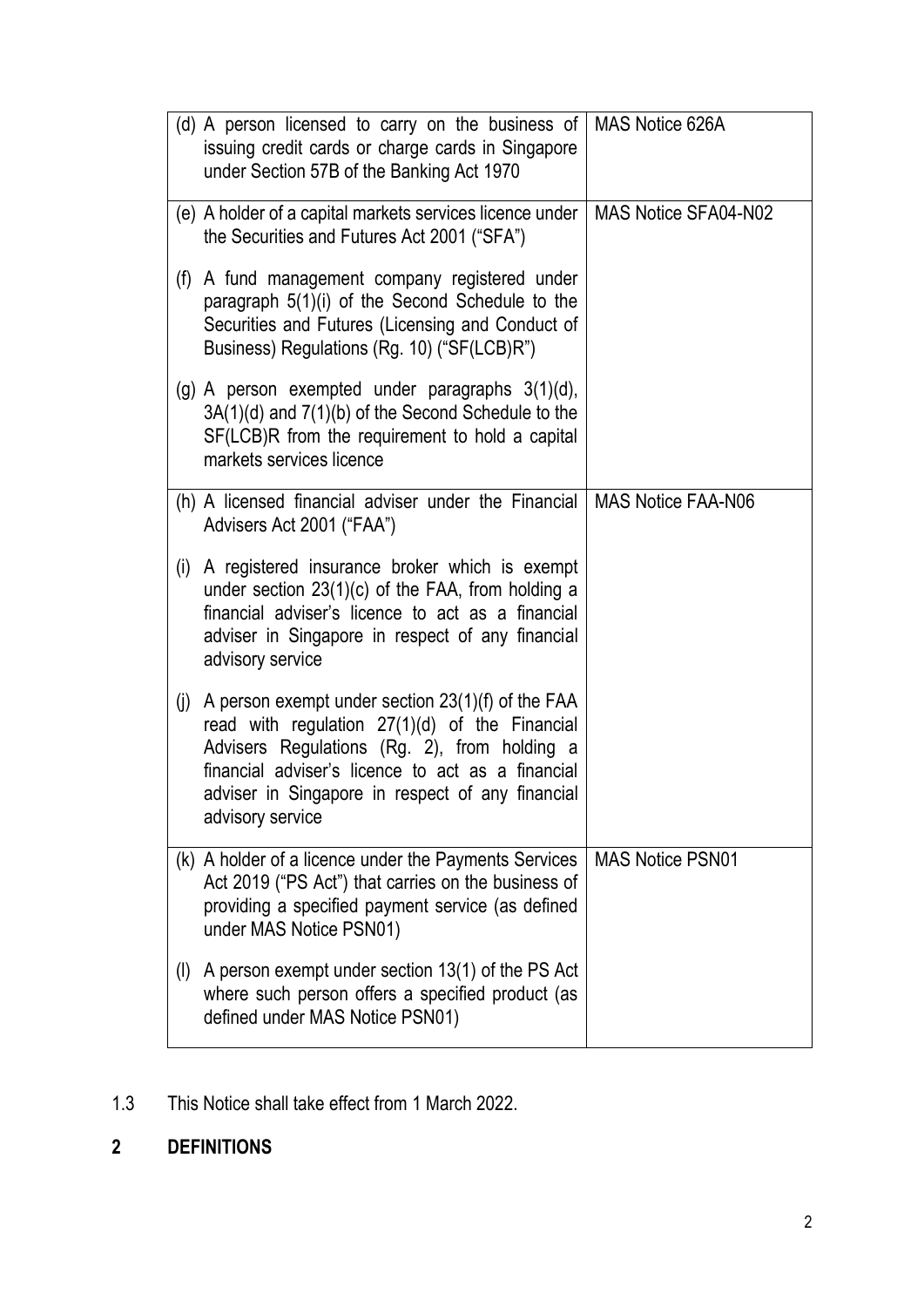2.1 For the purposes of this Notice –

"account relationship" means –

- (a) the opening or maintenance of an account in the name of a person (whether a natural person, legal person or legal arrangement) by a financial institution for the purpose of any regulated dealing; or
- (b) the use of an existing account with a financial institution in the name of a person (whether a natural person, legal person or legal arrangement) for the purpose of any regulated dealing by the financial institution with that person;

"AML/CFT" means anti-money laundering and countering the financing of terrorism;

"asset-backed token" means a token, certificate or other instrument backed by one or more precious stones, precious metals or precious products that entitles the holder to the precious stone, precious metal or precious product, or part of it, but excludes –

- (a) securities or derivatives contracts within the meaning of the SFA;
- (b) commodity contracts within the meaning of the Commodity Trading Act 1992; and
- (c) digital payment tokens within the meaning of the PS Act;

"Authority" means the Monetary Authority of Singapore;

"beneficial owner", in relation to a customer of a financial institution, means the natural person who ultimately owns or controls the customer or the natural person on whose behalf a relevant business transaction is conducted or an account relationship is established, and includes any person who exercises ultimate effective control over a legal person or legal arrangement;

"cash" means currency notes and coins (whether of Singapore or of a foreign country or jurisdiction) which are legal tender and circulate as money in the country or jurisdiction of issue;

"cash equivalent" means any physical or electronic form of a voucher, token, stamp, coupon, card or other article the redemption of which in accordance with its terms entitles the holder to receive any precious stone, precious metal or precious product up to the value stated on or recorded in or in respect of the voucher, token, stamp, coupon, card or other article;

"cash transaction report" has the same meaning as defined in section 2 of the Precious Stones and Precious Metals (Prevention of Money Laundering and Terrorism Financing) Act 2019 ("PSPM Act");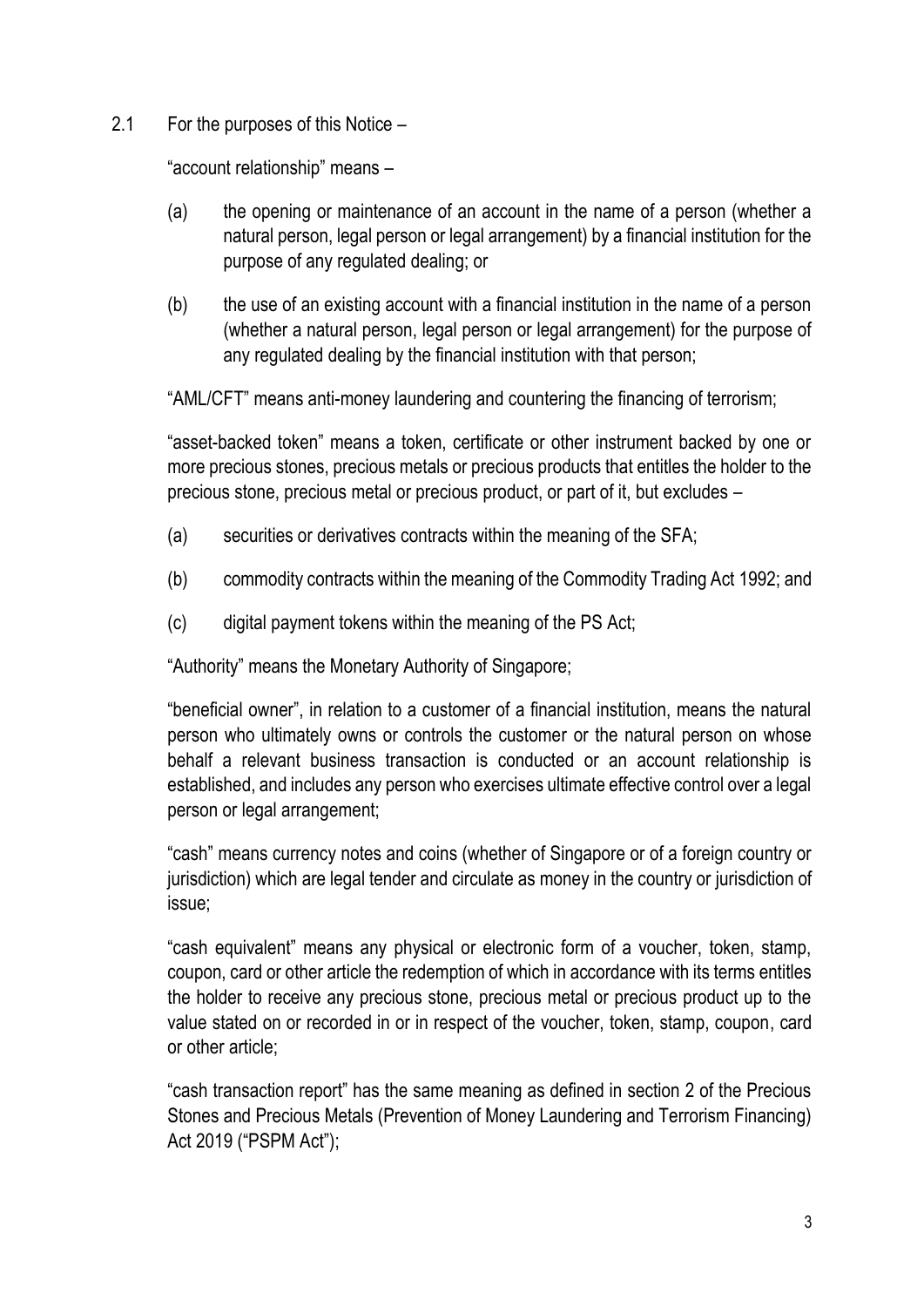"CDD measures" or "customer due diligence measures" means the measures required by paragraph 6;

"CDSA" means the Corruption, Drug Trafficking and Other Serious Crimes (Confiscation of Benefits) Act 1992;

"connected party" –

- (a) in relation to a legal person (other than a partnership), means any director or any natural person having executive authority in the legal person;
- $(b)$  in relation to a legal person that is a partnership, means any partner or manager<sup>1</sup>; and
- (c) in relation to a legal arrangement, means any natural person having executive authority in the legal arrangement;

"customer", in relation to a financial institution, means a person (whether a natural person, legal person or legal arrangement) –

- (a) with whom the financial institution establishes or intends to establish an account relationship; or
- (b) for whom the financial institution undertakes or intends to undertake any transaction related to regulated dealings without an account being opened;

"designated transaction" means any of the relevant business transactions, for which cash or a cash equivalent is received as payment;

"FATF" means the Financial Action Task Force;

"government entity" means a government of a country or jurisdiction, a ministry within such a government, or an agency specially established by such a government through written law:

"intermediary", in relation to regulated dealing, means a broker, an auctioneer, an exchange or any provider of a trading or clearing facility, for regulated dealing, whether by electronic means or otherwise;

"legal arrangement" means a trust or other similar arrangement

"legal person" means an entity other than a natural person that can establish a permanent customer relationship with a financial institution or otherwise own property;

<sup>&</sup>lt;sup>1</sup> In the case of a limited liability partnership or a limited partnership.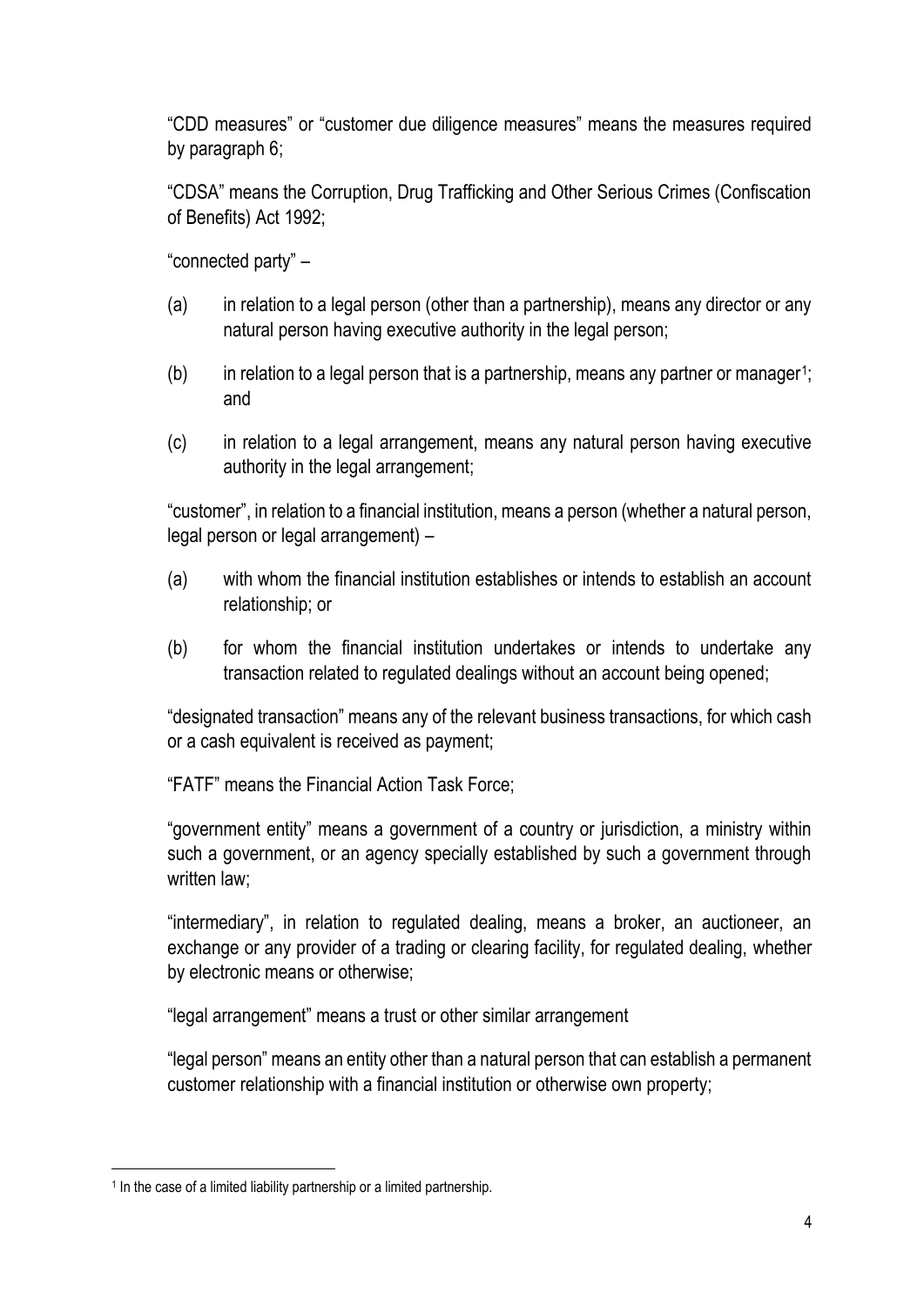"officer" means any director or any member of the committee of management of the financial institution;

"partnership" means a partnership, a limited partnership within the meaning of the Limited Partnerships Act 2008 or a limited liability partnership within the meaning of the Limited Liability Partnerships Act 2005;

"personal data" has the same meaning as defined in section 2(1) of the Personal Data Protection Act 2012;

"precious metal" has the same meaning as defined in section 2 of the PSPM Act;

"precious product" has the same meaning as defined in section 2 of the PSPM Act;

"precious stone" has the same meaning as defined in section 2 of the PSPM Act;

"reasonable measures" means appropriate measures which are commensurate with the level of money laundering or terrorism financing risks;

"regulated dealer" means any person who carries on –

- (a) a business of regulated dealing; or
- (b) business as an intermediary for regulated dealing,

and is regulated by the Ministry of Law, but excludes a pawnbroker and such other person as may be prescribed under the PSPM Act as an excluded regulated dealer;

"regulated dealing" means doing any of the following –

- (a) manufacturing any precious stone, precious metal or precious product;
- (b) importing or possessing for sale any precious stone, precious metal or precious product;
- (c) selling or offering for sale any precious stone, precious metal or precious product;
- (d) selling or redeeming any asset backed tokens;
- (e) purchasing any precious stone, precious metal or precious product for the purposes of resale;

"relevant business transaction" means any of the following transactions conducted wholly or partly in Singapore –

(a) a sale of any precious stone, precious metal, precious product or asset-backed token by the financial institution to a customer, for which the payment exceeds the threshold amount;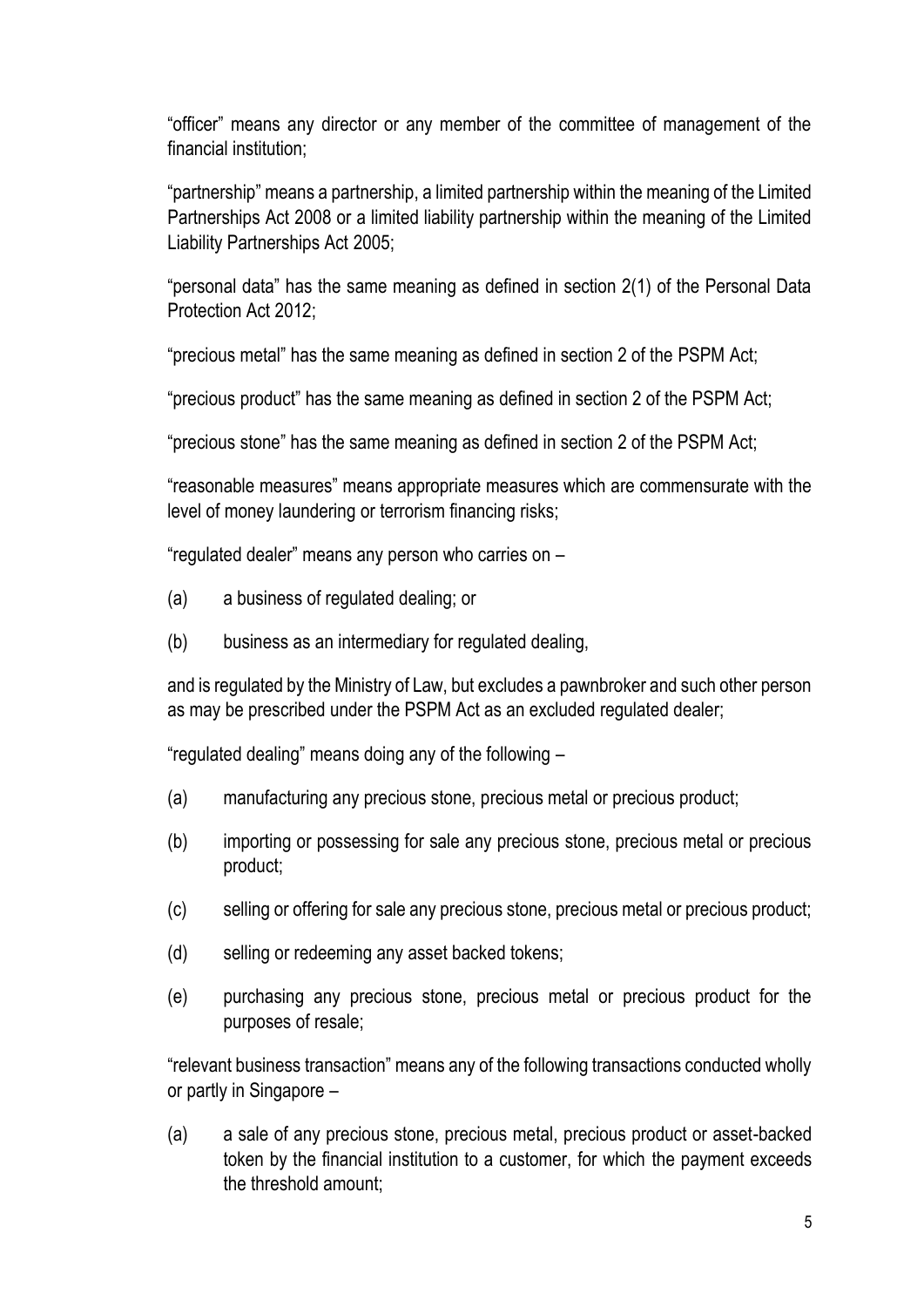- (b) 2 or more sales of any precious stone, precious metal, precious product or assetbacked token in a single day by the financial institution to the same customer, or to customers whom the financial institution knows act on behalf of the same person, for which the payment exceeds the threshold amount;
- (c) a purchase of any precious stone, precious metal or precious product from a customer (who is not a financial institution or regulated dealer) by the financial institution, for which the payment exceeds the threshold amount;
- (d) 2 or more purchases of any precious stone, precious metal or precious product in a single day by the financial institution, from the same customer, or customers whom the financial institution knows act on behalf of the same person (where none of the customers or such person is a financial institution or regulated dealer), for which the payment exceeds the threshold amount;
- (e) a redemption of an asset-backed token from a customer (who is not a financial institution or regulated dealer) by the financial institution, for which the payment exceeds the threshold amount;
- (f) 2 or more redemptions of any asset-backed token in a single day by the financial institution from the same customer, or customers whom the financial institution knows act on behalf of the same person (where none of the customers or such person is a financial institution or regulated dealer), for which the payment exceeds the threshold amount;

"sale" includes a supply under a conditional sale agreement or hire-purchase agreement within the meanings given by section 2(1) of the Hire-Purchase Act 1969, and "selling" is construed accordingly;

"STR" means a suspicious transaction report;

"STRO" means the Suspicious Transaction Reporting Office, Commercial Affairs Department of the Singapore Police Force;

"threshold amount" means S\$20,000; and

"TSOFA" means the Terrorism (Suppression of Financing) Act 2002.

- 2.2 A reference to any threshold or value limit expressed in S\$ shall include a reference to the equivalent amount expressed in any other currency.
- 2.3 The expressions used in this Notice shall, except where defined in this Notice or where the context otherwise requires, have the same meanings as in the MAS Act.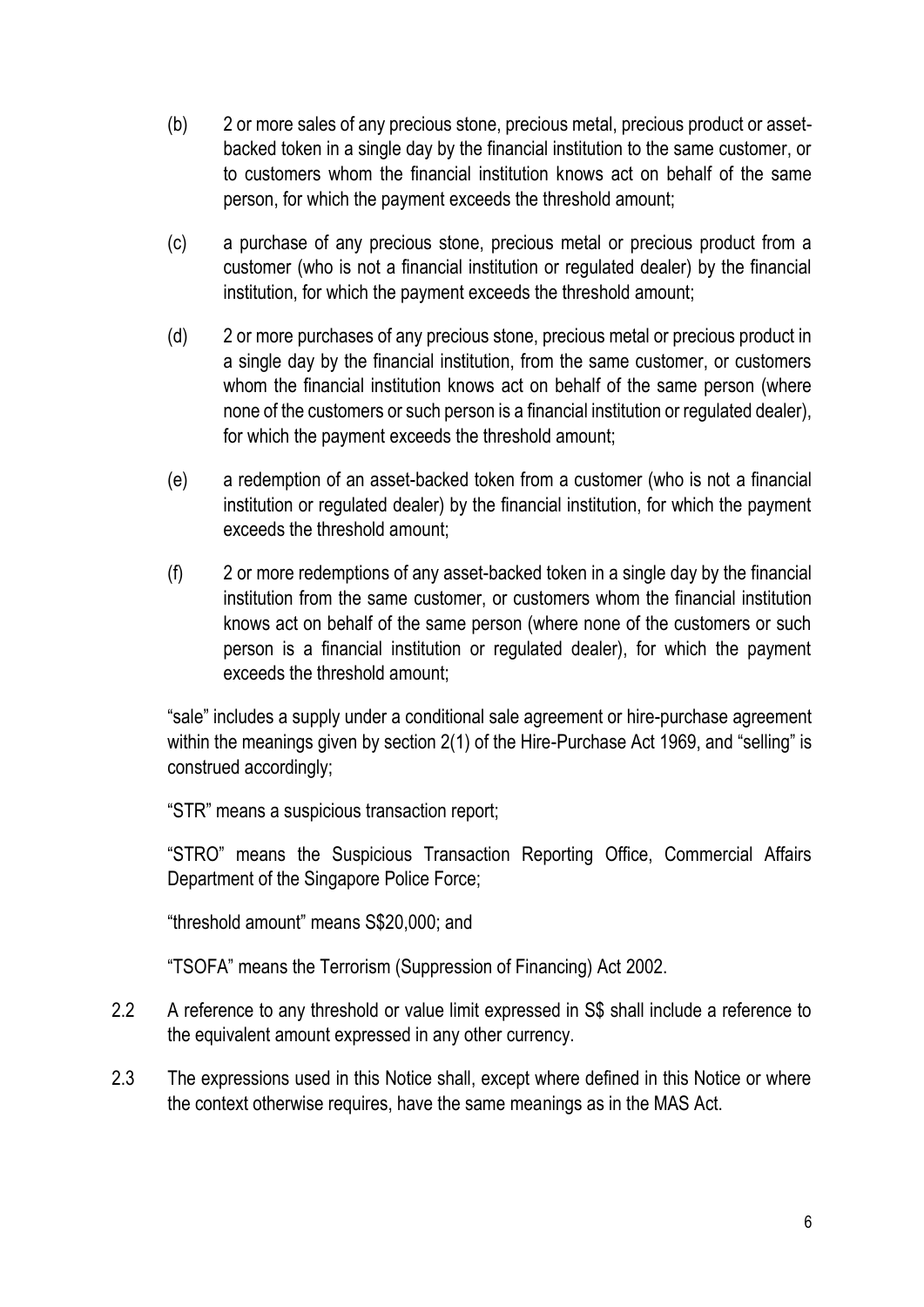# **3 UNDERLYING PRINCIPLES**

- 3.1 This Notice is based on the following principles, which shall serve as a guide for all financial institutions in the conduct of their operations and business activities in relation to precious stones, precious metals and precious products:
	- (a) A financial institution shall exercise due diligence when dealing with customers, natural persons appointed to act on the customer's behalf, connected parties of the customer and beneficial owners of the customer.
	- (b) A financial institution shall conduct its business in conformity with high ethical standards, and guard against establishing any account relationship or undertaking any transaction related to regulated dealings, that is or may be connected with, or facilitates or may facilitate money laundering or terrorism financing.
	- (c) A financial institution shall, to the fullest extent possible, assist and cooperate with the relevant law enforcement authorities in Singapore to prevent money laundering and terrorism financing.

# **4 ASSESSING RISKS AND APPLYING A RISK-BASED APPROACH**

# **Risk Assessment**

- 4.1 A financial institution shall take appropriate steps to identify, assess and understand, its money laundering and terrorism financing risks in relation to -
	- (a) its customers;
	- (b) the countries or jurisdictions its customers are from or in;
	- (c) the countries or jurisdictions the financial institution has operations in; and
	- (d) the products, services, transactions and delivery channels of the financial institution.
- 4.2 The appropriate steps referred to in paragraph 4.1 shall include
	- (a) documenting the financial institution's risk assessments;
	- (b) considering all the relevant risk factors before determining the level of overall risk and the appropriate type and extent of mitigation to be applied;
	- (c) keeping the financial institution's risk assessments up-to-date; and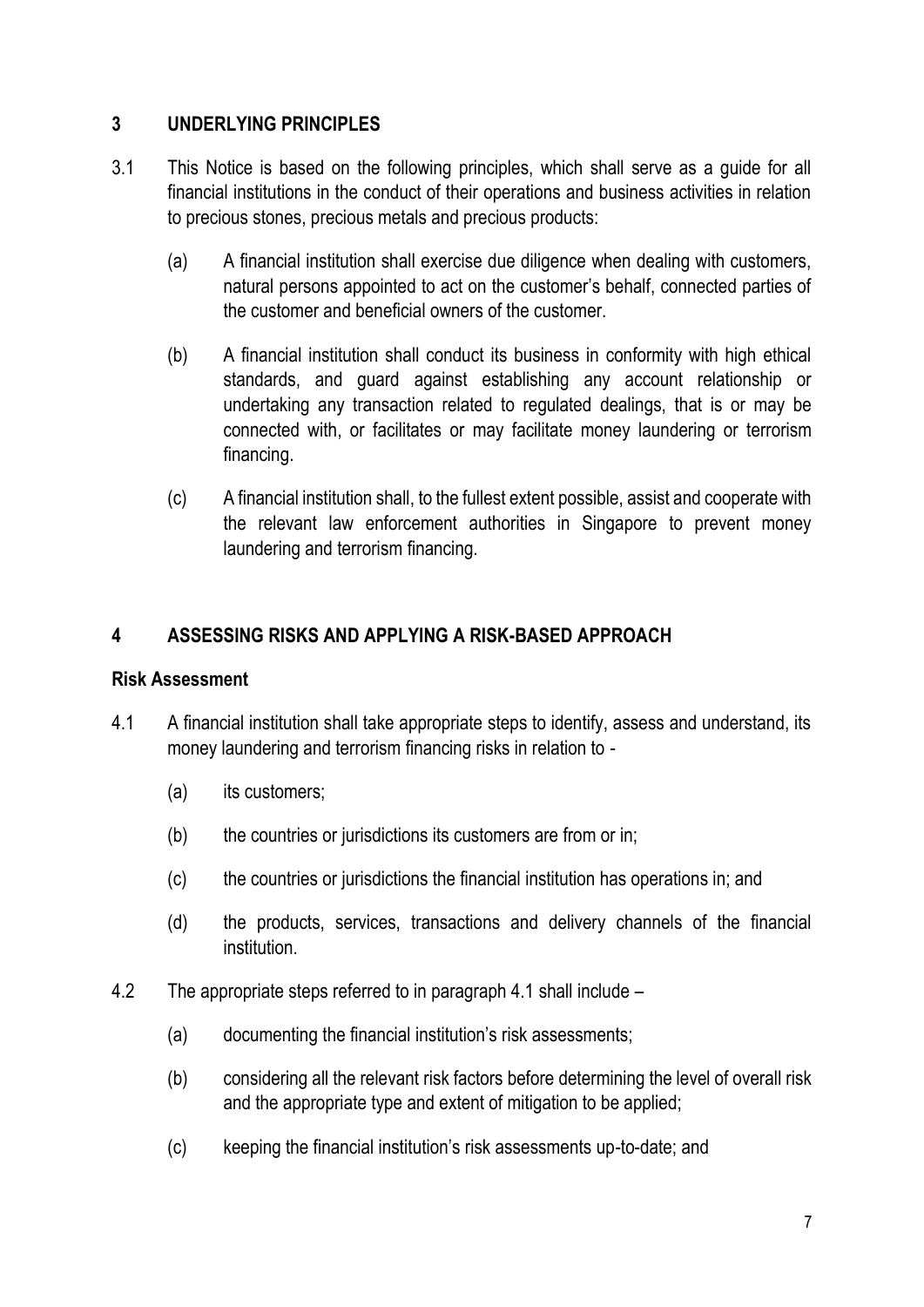(d) having appropriate mechanisms to provide its risk assessment information to the Authority.

# **Risk Mitigation**

- 4.3 A financial institution shall
	- (a) develop and implement policies, procedures and controls, which are approved by senior management, to enable the financial institution to effectively manage and mitigate the risks that have been identified by the financial institution or notified to it by the Authority or other relevant authorities in Singapore;
	- (b) monitor the implementation of those policies, procedures and controls, and enhance them if necessary;
	- (c) perform enhanced measures where higher risks are identified, to effectively manage and mitigate those higher risks; and
	- (d) ensure that the performance of measures or enhanced measures to effectively manage and mitigate the identified risks addresses the risk assessment and guidance from the Authority or other relevant authorities in Singapore.

# **5 NEW PRODUCTS, PRACTICES AND TECHNOLOGIES**

- 5.1 A financial institution shall identify and assess the money laundering and terrorism financing risks that may arise in relation to –
	- (a) the development of new products and new business practices, including new delivery mechanisms; and
	- (b) the use of new or developing technologies for both new and existing products.
- 5.2 A financial institution shall undertake the risk assessments, prior to the launch or use of such products, practices and technologies (to the extent such use is permitted by this Notice), and shall take appropriate measures to manage and mitigate the risks.
- 5.3 A financial institution shall, in complying with the requirements of paragraphs 5.1 and 5.2, pay special attention to any –
	- (a) new products and new business practices, including new delivery mechanisms; and
	- (b) new or developing technologies,

that favour anonymity.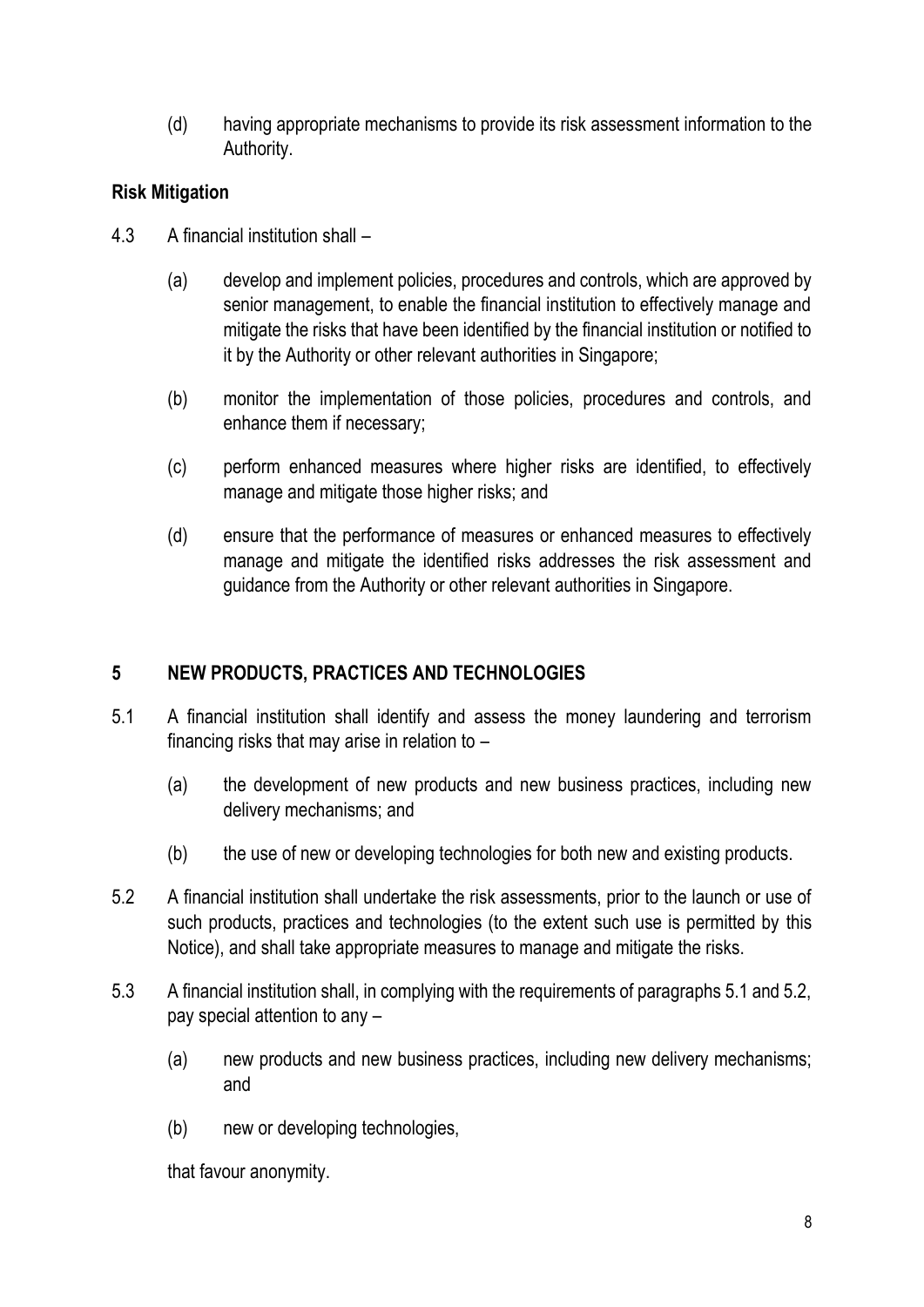# **6 CUSTOMER DUE DILIGENCE ("CDD")**

# **Anonymous or Fictious Person or Account**

6.1 No financial institution shall deal with any person on an anonymous basis or any person using a fictitious name.

# **Where There Are Reasonable Grounds for Suspicion prior to the Establishment of Account Relationships or Undertaking any Transaction related to Regulated Dealings without Opening an Account**

- 6.2 Prior to a financial institution establishing an account relationship or undertaking any transaction related to regulated dealings without opening an account, where the financial institution has any reasonable grounds to suspect that the assets or funds of a customer are proceeds of drug dealing or criminal conduct as defined in the CDSA, or are property related to the facilitation or carrying out of any terrorism financing offence as defined in the TSOFA, the financial institution shall –
	- (a) not establish an account relationship with, or undertake a transaction related to regulated dealings for, the customer; and
	- (b) file an STR<sup>2</sup> , and extend a copy to the Authority for information.

# **When CDD is to be Performed**

- 6.3 A financial institution shall perform the measures as required by paragraphs 6, 7 and 8 when –
	- (a) the financial institution establishes an account relationship with any customer;
	- (b) the financial institution undertakes a relevant business transaction for any customer who has not otherwise established an account relationship with the financial institution;
	- (c) there is a suspicion of money laundering or terrorism financing, notwithstanding that the financial institution would not otherwise be required by this Notice to perform the measures as required by paragraphs 6, 7 and 8; or
	- (d) the financial institution has doubts about the veracity or adequacy of any information previously obtained.
- 6.4 Where a financial institution suspects that two or more transactions are or may be related, linked or the result of a deliberate restructuring of an otherwise single transaction into

<sup>2</sup> Please note in particular section 48 of the CDSA on tipping-off.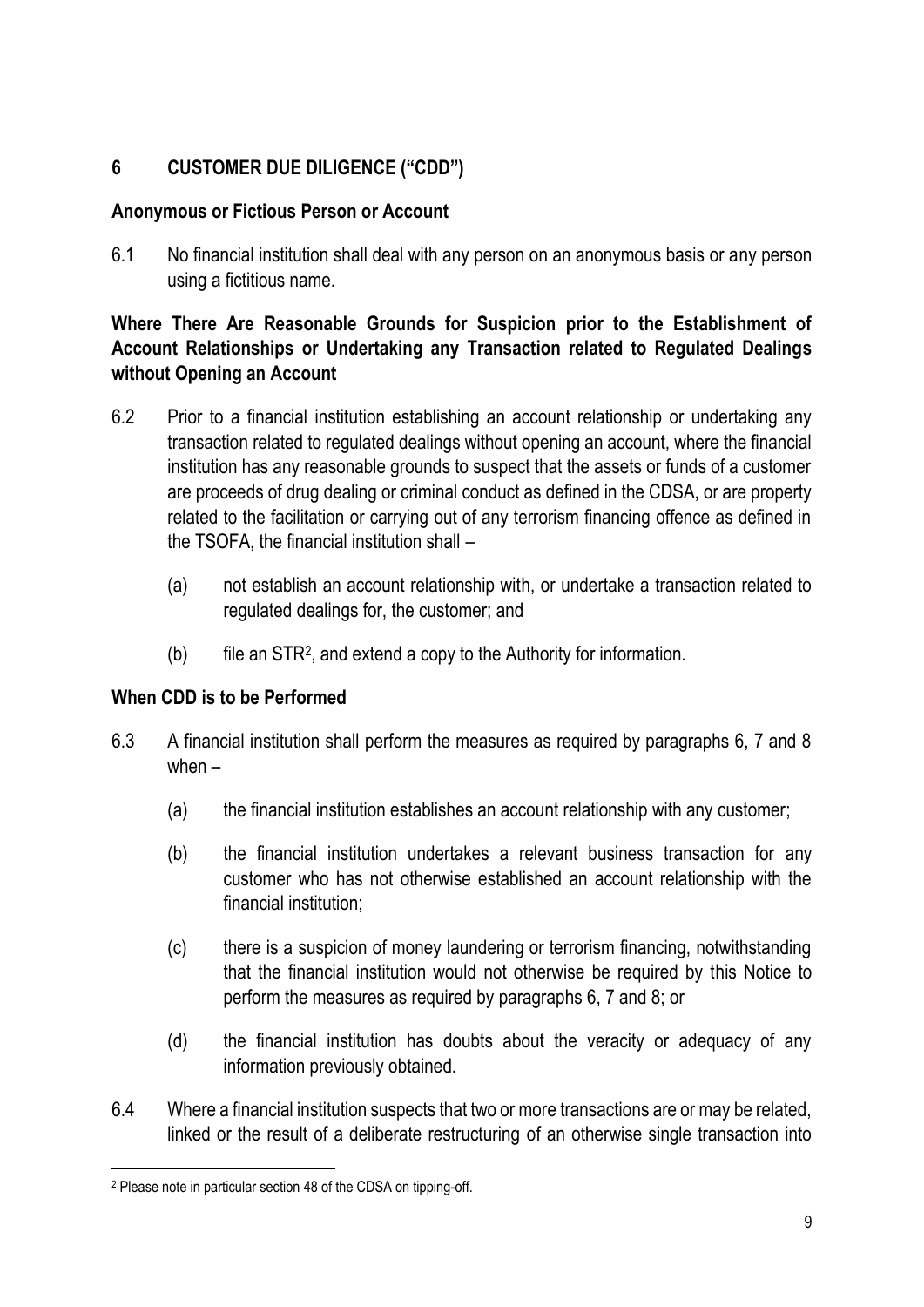smaller transactions in order to evade the measures provided for in this Notice in relation to the circumstances set out in paragraph 6.3(b), the financial institution shall treat the transactions as a single transaction and aggregate their values for the purposes of this Notice.

- (I) Identification of Customer
- 6.5 A financial institution shall identify each customer.
- 6.6 For the purposes of paragraph 6.5, a financial institution shall obtain at least the following information:
	- (a) full name, including any aliases;
	- (b) unique identification number (such as an identity card number, birth certificate number or passport number, or where the customer is not a natural person, the incorporation number or business registration number);
	- $(c)$  the customer's  $-$ 
		- (i) residential address; or
		- (ii) registered or business address, and if different, principal place of business,

as may be appropriate;

- (d) date of birth, establishment, incorporation or registration (as may be appropriate); and
- (e) nationality, place of incorporation or place of registration (as may be appropriate).
- 6.7 Where the customer is a legal person or legal arrangement, the financial institution shall, apart from identifying the customer, also identify the legal form, constitution and powers that regulate and bind the legal person or legal arrangement.
- 6.8 Where the customer is a legal person or legal arrangement, the financial institution shall identify the connected parties of the customer, by obtaining at least the following information of each connected party:
	- (a) full name, including any aliases; and
	- (b) unique identification number (such as an identity card number, birth certificate number or passport number of the connected party)
- 6.8A Where the financial institution –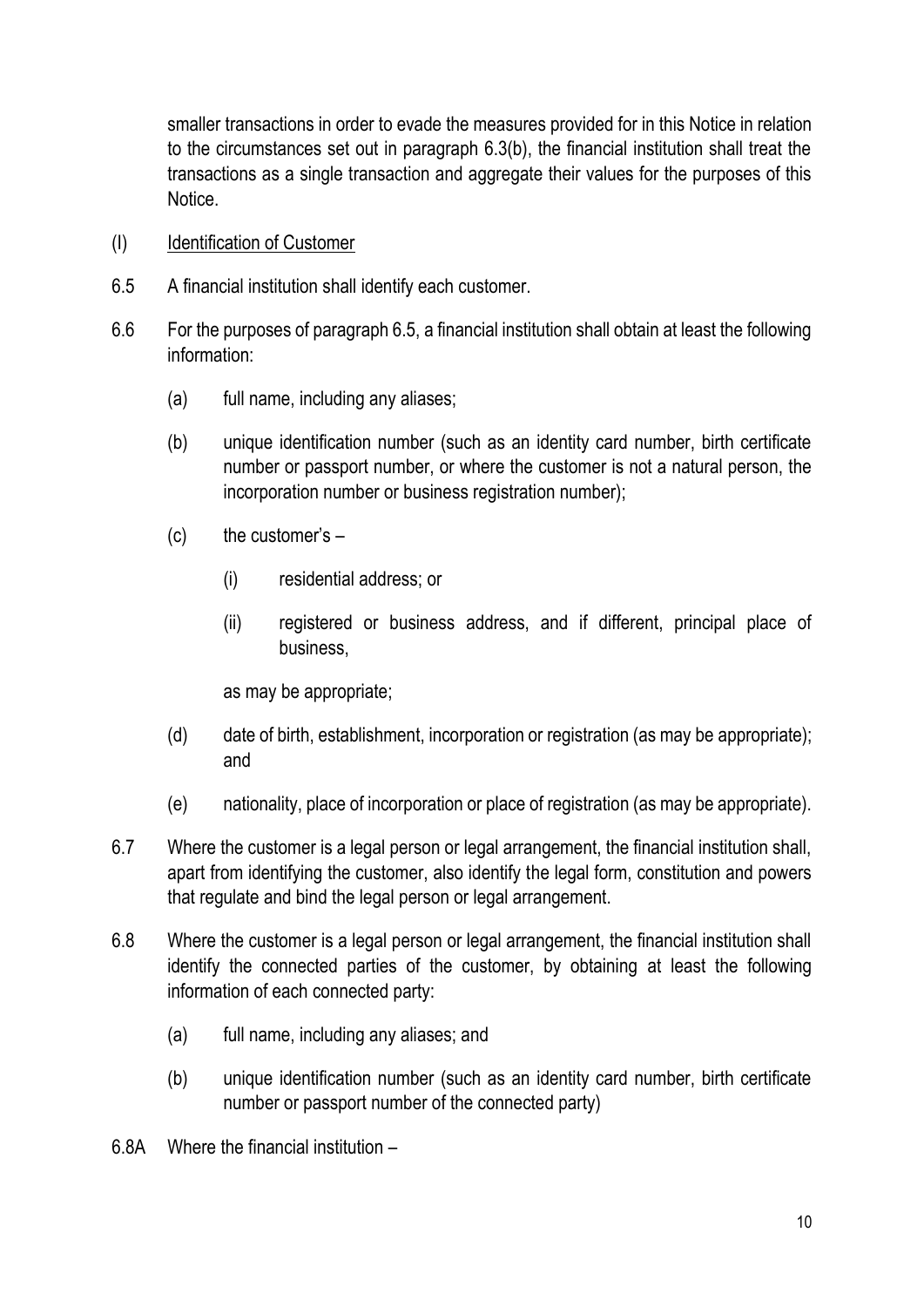- (a) has assessed that the money laundering and terrorism financing risks in relation to the customer are not high; and
- (b) is unable to obtain the unique identification number of the connected party after taking reasonable measures,

the financial institution may obtain the date of birth and nationality of the connected party, in lieu of the unique identification number.

- 6.8B The financial institution shall document the results of the assessment in paragraph 6.8A(a) and all the measures taken under paragraph 6.8A(b).
- (II) Verification of Identity of Customer
- 6.9 A financial institution shall verify the identity of the customer using reliable, independent source data, documents or information. Where the customer is a legal person or legal arrangement, a financial institution shall verify the legal form, proof of existence, constitution and powers that regulate and bind the customer, using reliable, independent source data, documents or information.
- (III) Identification and Verification of Identity of Natural Person Appointed to Act on a Customer's Behalf
- 6.10 Where a customer appoints one or more natural persons to act on the customer's behalf in establishing an account relationship with, or to undertake a relevant business transaction without an account being opened for, a financial institution or the customer is not a natural person, the financial institution shall –
	- (a) identify each natural person who acts or is appointed to act on behalf of the customer by obtaining at least the following information of such natural person:
		- (i) full name, including any aliases;
		- (ii) unique identification number (such as an identity card number, birth certificate number or passport number);
		- (iii) residential address;
		- (iv) date of birth;
		- (v) nationality; and
	- (b) verify the identity of each natural person using reliable, independent source data, documents or information.
- 6.11 A financial institution shall verify the due authority of each natural person appointed to act on behalf of the customer by:-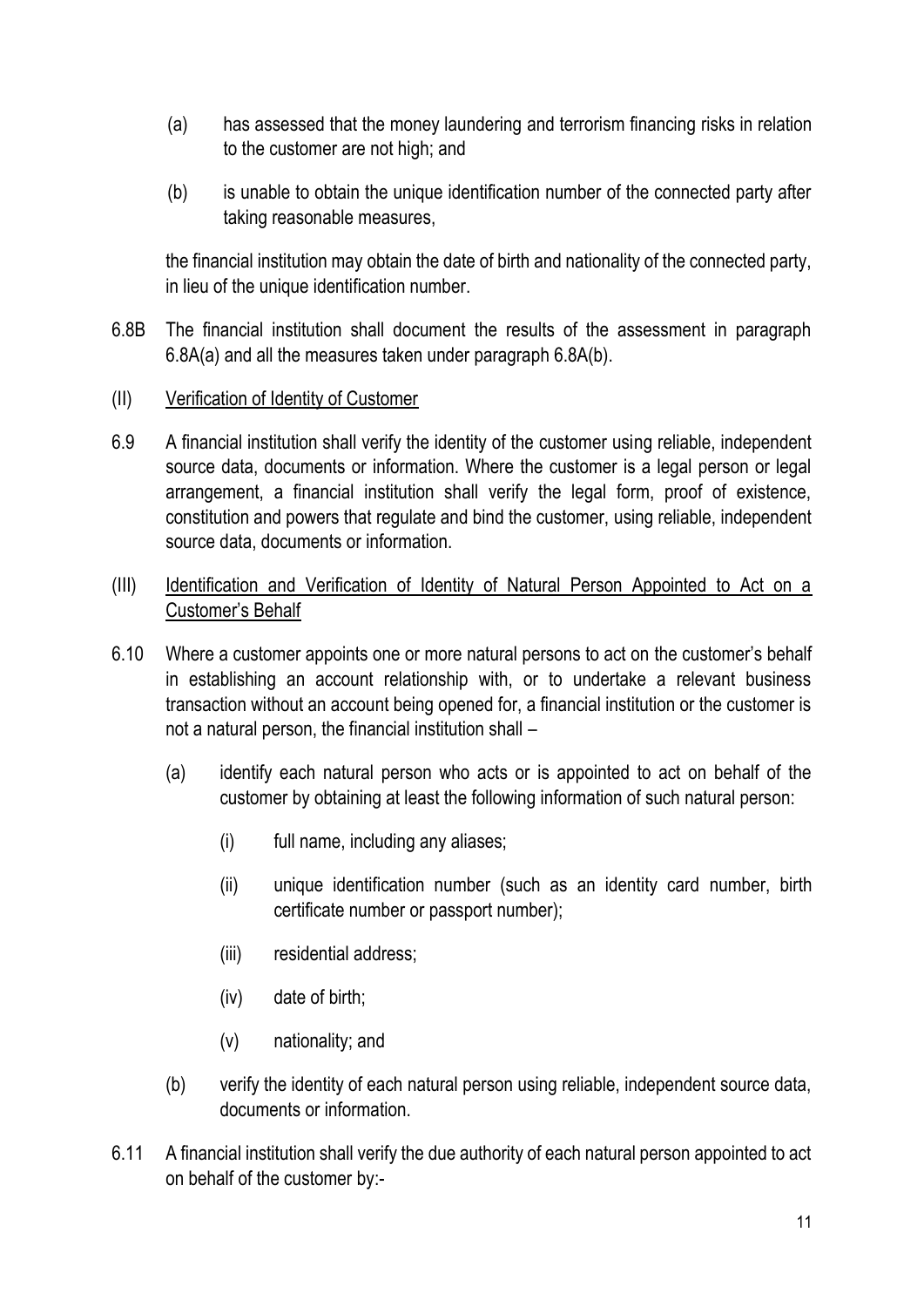- (a) obtaining the appropriate documentary evidence authorising the appointment of such natural person by the customer to act on the customer's behalf; and
- (b) verifying that such natural person is the person authorised to act on the customer's behalf, through methods which include obtaining the person's specimen signature or other electronic means of verification.
- 6.11A Where the financial institution
	- (a) has assessed that the money laundering and terrorism financing risks of the customer are not high; and
	- (b) is unable to obtain the residential address of the natural person who acts or is appointed to act on behalf of the customer after taking reasonable measures,

the financial institution may obtain the business address of this natural person, in lieu of the residential address.

- 6.11B Where the financial institution has obtained the business address of the natural person referred to in paragraph 6.11A, the financial institution shall take reasonable measures to verify the business address using reliable, independent source data, documents or information.
- 6.11C The financial institution shall document the results of the assessment in paragraph 6.11A(a) and all the measures taken under paragraph 6.11A(b).
- 6.12 Where the customer is a Singapore Government entity, the financial institution shall only be required to obtain such information as may be required to confirm that the customer is a Singapore Government entity as asserted.
- (IV) Identification and Verification of Identity of Beneficial Owner
- 6.13 Subject to paragraph 6.16, a financial institution shall inquire if there exists any beneficial owner in relation to a customer.
- 6.14 Where there is one or more beneficial owners in relation to a customer, the financial institution shall identify the beneficial owners and take reasonable measures to verify the identities of the beneficial owners using the relevant information or data obtained from reliable, independent sources. The financial institution shall –
	- $(a)$  for customers that are legal persons
		- (i) identify the natural persons (whether acting alone or together) who ultimately own the legal person;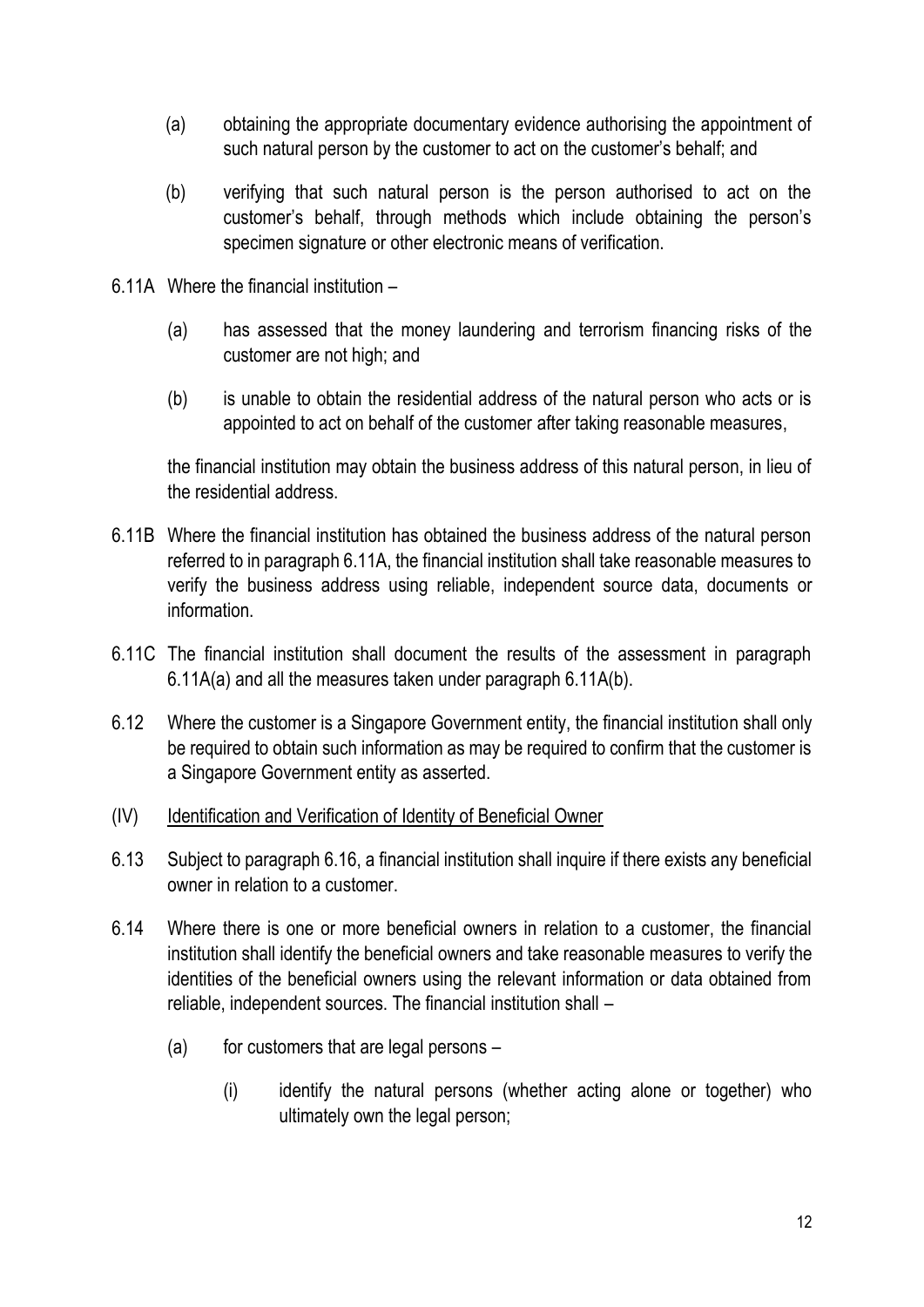- (ii) to the extent that there is doubt under subparagraph (i) as to whether the natural persons who ultimately own the legal person are the beneficial owners or where no natural persons ultimately own the legal person, identify the natural persons (if any) who ultimately control the legal person or have ultimate effective control of the legal person; and
- (iii) where no natural persons are identified under subparagraphs (i) or (ii), identify the natural persons having executive authority in the legal person, or in equivalent or similar positions;
- $(b)$  for customers that are legal arrangements
	- (i) for trusts, identify the settlors, the trustees, the protector (if any), the beneficiaries (including every beneficiary that falls within a designated characteristic or class)<sup>3</sup> , and any natural person exercising ultimate ownership, ultimate control or ultimate effective control over the trust (including through a chain of control or ownership); and
	- (ii) for other types of legal arrangements, identify persons in equivalent or similar positions, as those described under subparagraph (i).
- 6.15 Where the customer is not a natural person, the financial institution shall understand the nature of the customer's business and its ownership and control structure.
- 6.16 A financial institution shall not be required to inquire if there exists any beneficial owner in relation to a customer that is –
	- (a) an entity listed and traded on the Singapore Exchange;
	- (b) an entity listed on a stock exchange outside of Singapore that is subject to
		- (i) regulatory disclosure requirements; and
		- (ii) requirements relating to adequate transparency in respect of its beneficial owners (imposed through stock exchange rules, law or other enforceable means);
	- (c) a financial institution set out in Appendix 1;

<sup>&</sup>lt;sup>3</sup> In relation to a beneficiary of a trust designated by characteristics or by class, the financial institution shall obtain sufficient information about the beneficiary to satisfy itself that it will be able to establish the identity of the beneficiary -

<sup>(</sup>a) before making a distribution to that beneficiary; or

<sup>(</sup>b) when that beneficiary intends to exercise vested rights.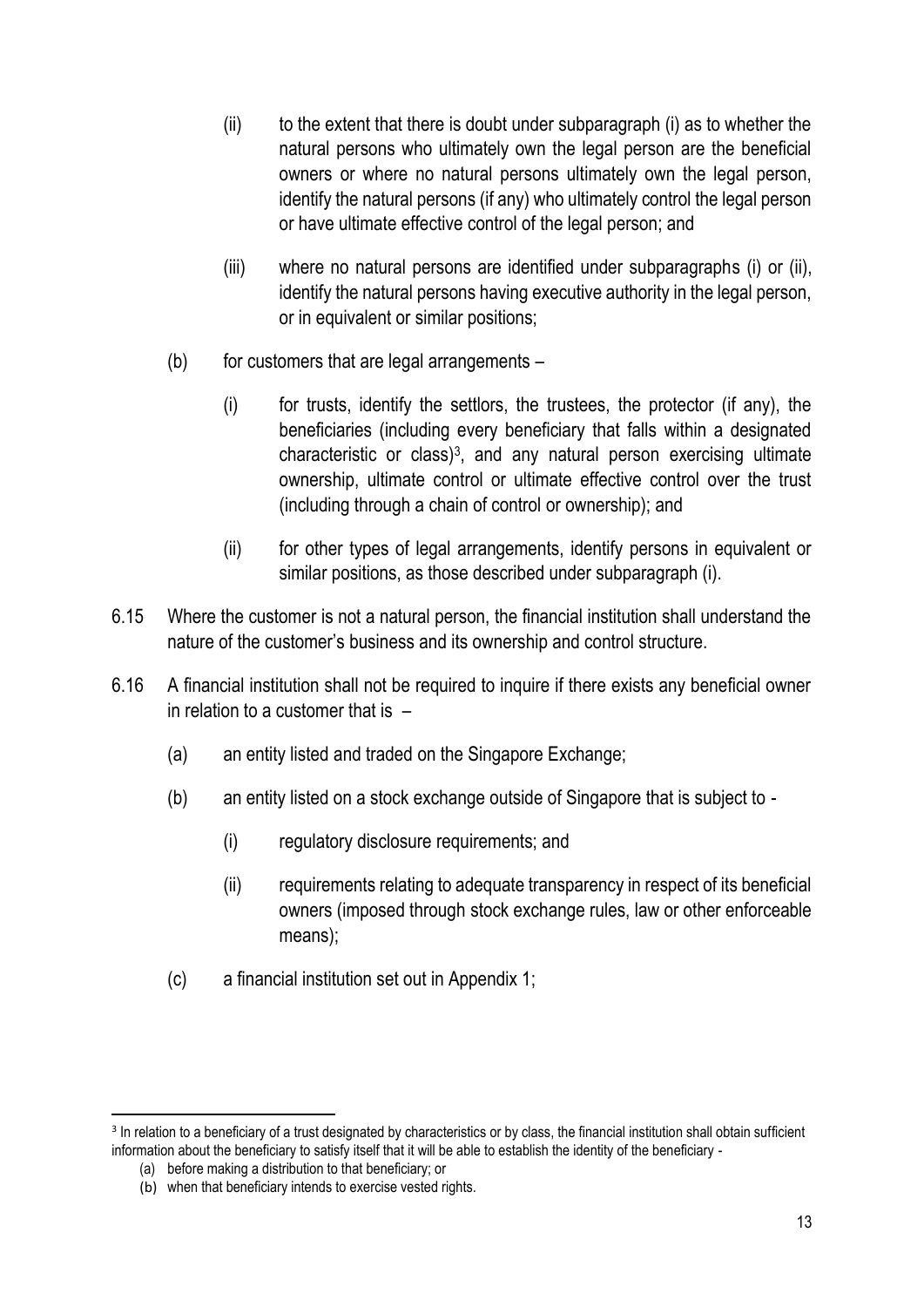- (d) a financial institution incorporated or established outside Singapore that is subject to and supervised for compliance with AML/CFT requirements consistent with standards set by the FATF; or
- (e) an investment vehicle where the managers are financial institutions<sup>4</sup>
	- (i) set out in Appendix 1; or
	- (ii) incorporated or established outside Singapore but are subject to and supervised for compliance with AML/CFT requirements consistent with standards set by the FATF,

unless the financial institution has doubts about the veracity of the CDD information, or suspects that the customer, an account relationship with, or a relevant business transaction for the customer, may be connected with money laundering or terrorism financing.

- 6.17 For the purposes of paragraphs 6.16(d) and 6.16(e)(ii), a financial institution shall document the basis for its determination that the requirements in those paragraphs have been duly met.
- (V) Information on the Purpose and Intended Nature of Account Relationships and Relevant Business Transactions Undertaken without an Account Being Opened
- 6.18 A financial institution shall, when processing the application to establish an account relationship, or undertaking a relevant business transaction without an account being opened, understand and as appropriate, obtain from the customer information as to the purpose and intended nature of such account relationship or relevant business transaction.
- (VI) Review of Relevant Business Transactions Undertaken without an Account Being Opened
- 6.19 Where a financial institution undertakes one or more relevant business transactions for a customer without an account being opened ("current relevant business transaction"), the financial institution shall review the earlier relevant business transactions undertaken by that customer to ensure that the current relevant business transaction is consistent with the financial institution's knowledge of the customer, its business and risk profile and where appropriate, the source of funds.
- 6.20 Where a financial institution establishes an account relationship with a customer, the financial institution shall review any relevant business transaction undertaken before the

<sup>4</sup> For the avoidance of doubt, the financial institution shall be required to inquire if there exists any beneficial owners in relation to a customer that is an investment vehicle to which it provides the regulated activity of fund management as the primary manager, except where the interests in the investment vehicle are distributed by a financial institution as described in paragraphs 6.16(e) or 6.16(f).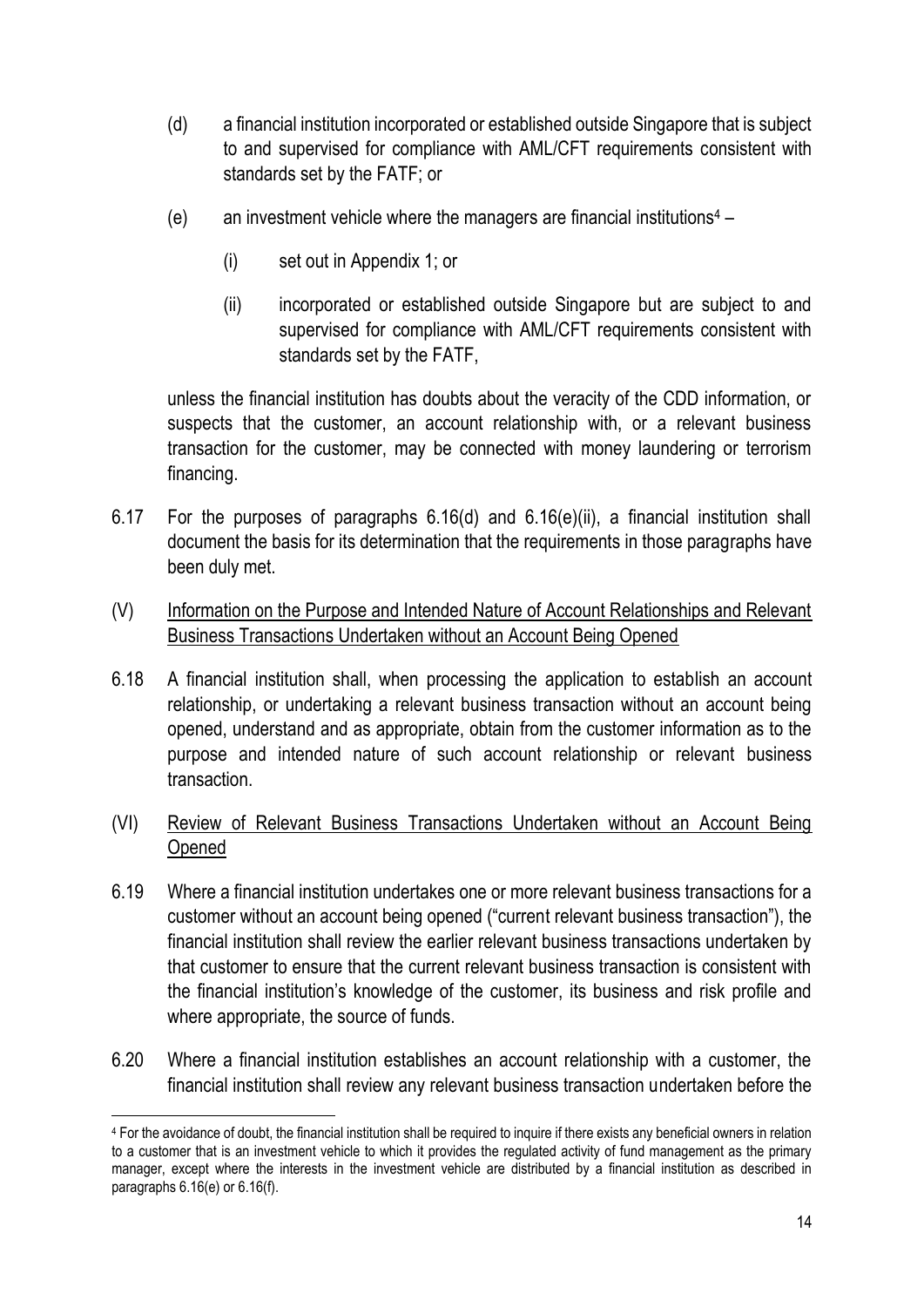account relationship is established, to ensure that the account relationship is consistent with the financial institution's knowledge of the customer, its business and risk profile and where appropriate, the source of funds.

- 6.21 A financial institution shall pay special attention to all complex, unusually large or unusual patterns of relevant business transactions, that have no apparent or visible economic or lawful purpose.
- 6.22 For the purposes of reviewing relevant business transactions undertaken without an account being opened as required by paragraph 6.19, a financial institution shall put in place and implement adequate systems and processes, commensurate with the size and complexity of the financial institution to –
	- (a) monitor its relevant business transactions undertaken without an account being opened for customers; and
	- (b) detect and report suspicious, complex, unusually large or unusual patterns of relevant business transactions undertaken without an account being opened.
- 6.23 A financial institution shall, to the extent possible, inquire into the background and purpose of the relevant business transactions in paragraph 6.21 and document its findings with a view to making this information available to the relevant authorities should the need arise.
- (VII) Ongoing Monitoring
- 6.24 A financial institution shall monitor on an ongoing basis, its account relationships with customers.
- 6.25 A financial institution shall, during the course of an account relationship with a customer, observe the conduct of the customer's account and scrutinise transactions undertaken throughout the course of account relationship, to ensure that the transactions are consistent with the financial institution's knowledge of the customer, its business and risk profile and where appropriate, the source of funds.
- 6.26 A financial institution shall pay special attention to all complex, unusually large or unusual patterns of transactions, undertaken throughout the course of account relationships, that have no apparent or visible economic or lawful purpose.
- 6.27 For the purposes of ongoing monitoring, a financial institution shall put in place and implement adequate systems and processes, commensurate with the size and complexity of the financial institution, to –
	- (a) monitor its account relationships with customers; and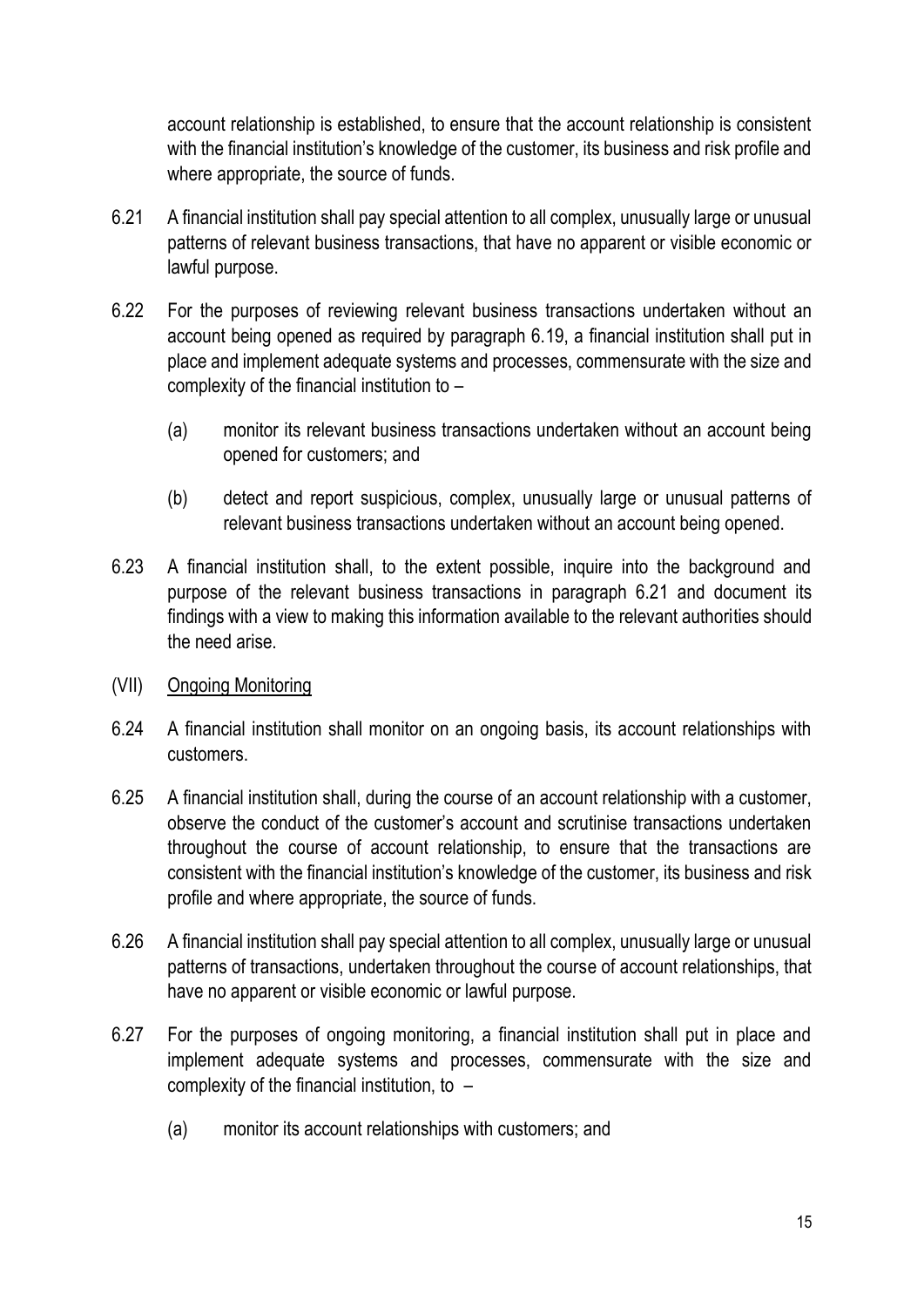- (b) detect and report suspicious, complex, unusually large or unusual patterns of transactions undertaken throughout the course of account relationships.
- 6.28 A financial institution shall, to the extent possible, inquire into the background and purpose of the transactions in paragraph 6.26 and document its findings with a view to making this information available to the relevant authorities should the need arise.
- 6.29 A financial institution shall ensure that the CDD data, documents and information obtained in respect of customers, natural persons appointed to act on behalf of the customers, connected parties of the customers and beneficial owners of the customers, are relevant and kept up-to-date by undertaking reviews of existing CDD data, documents and information, particularly for higher risk categories of customers.
- 6.30 Where there are any reasonable grounds for suspicion that an existing account relationship with a customer is connected with money laundering or terrorism financing, and where the financial institution considers it appropriate to retain the customer –
	- (a) the financial institution shall substantiate and document the reasons for retaining the customer; and
	- (b) the customer's account relationship with the financial institution shall be subject to commensurate risk mitigation measures, including enhanced ongoing monitoring.
- 6.31 Where the financial institution assesses the customer or the account relationship with the customer referred to in paragraph 6.30 to be of higher risk, the financial institution shall perform enhanced CDD measures, which shall include obtaining the approval of the financial institution's senior management to retain the customer.

# **CDD Measures for Non-Face-to-Face Account Relationships**

- 6.32 A financial institution shall develop policies and procedures to address any specific risks associated with non-face-to-face account relationships.
- 6.33 A financial institution shall implement the policies and procedures referred to in paragraph 6.32 when establishing an account relationship with a customer and when conducting ongoing due diligence.
- 6.34 Where there is no face-to-face contact, the financial institution shall perform CDD measures that are at least as robust as those that would be required to be performed if there was face-to-face contact.

#### **Reliance by Acquiring Financial Institutions on Measures Already Performed**

6.35 When a financial institution ("acquiring financial institution") acquires, either in whole or in part, the business of another financial institution (whether in Singapore or elsewhere), the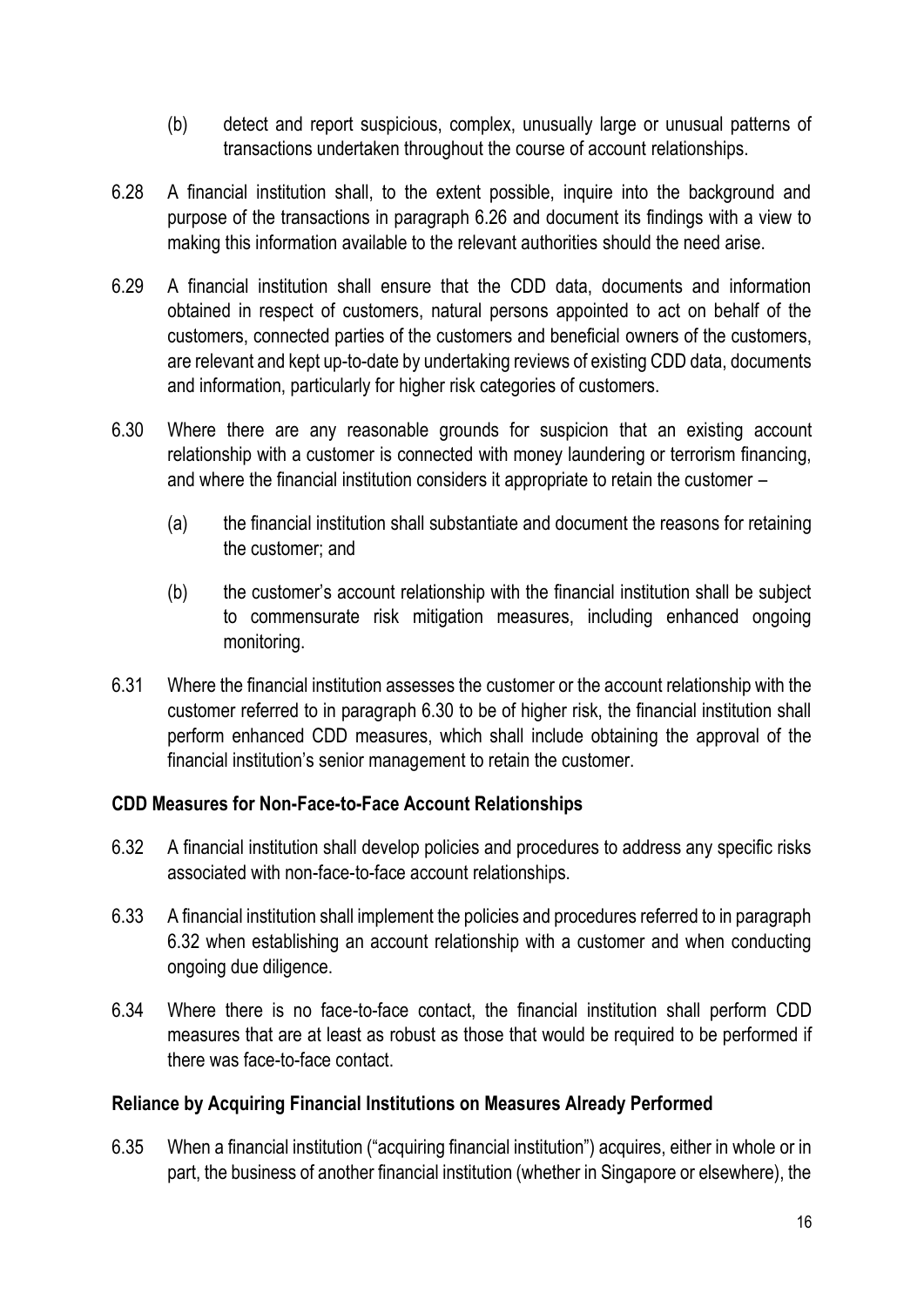acquiring financial institution shall perform the measures as required by paragraphs 6, 7 and 8, on the customers acquired with the business at the time of acquisition except where the acquiring financial institution has -

- (a) acquired at the same time all corresponding customer records (including CDD information) and has no doubt or concerns about the veracity or adequacy of the information so acquired; and
- (b) conducted due diligence enquiries that have not raised any doubt on the part of the acquiring financial institution as to the adequacy of AML/CFT measures previously adopted in relation to the business or part thereof now acquired by the acquiring financial institution, and document such enquiries.

# **Timing for Verification**

- 6.36 Subject to paragraphs 6.37 and 6.38, a financial institution shall complete verification of the identity of a customer as required by paragraph 6.9, natural persons appointed to act on behalf of the customer as required by paragraph 6.10(b) and beneficial owners of the customer as required by paragraph 6.14 –
	- (a) before the financial institution establishes account relationships with the customer; or
	- (b) before the financial institution undertakes any relevant business transaction, where the customer has not otherwise established account relationships with the financial institution.
- 6.37 A financial institution may establish account relationships with a customer before completing the verification of the identity of the customer as required by paragraph 6.9, natural persons appointed to act on behalf of the customer as required by paragraph 6.10(b) and beneficial owners of the customer as required by paragraph 6.14 if –
	- (a) the deferral of completion of the verification is essential in order not to interrupt the normal conduct of business operations; and
	- (b) the risks of money laundering and terrorism financing can be effectively managed by the financial institution.
- 6.38 Where the financial institution establishes account relationships with a customer before verifying the identity of the customer as required by paragraph 6.9, natural persons appointed to act on behalf of the customer as required by paragraph 6.10(b), and beneficial owners of the customer as required by paragraph 6.14, the financial institution shall –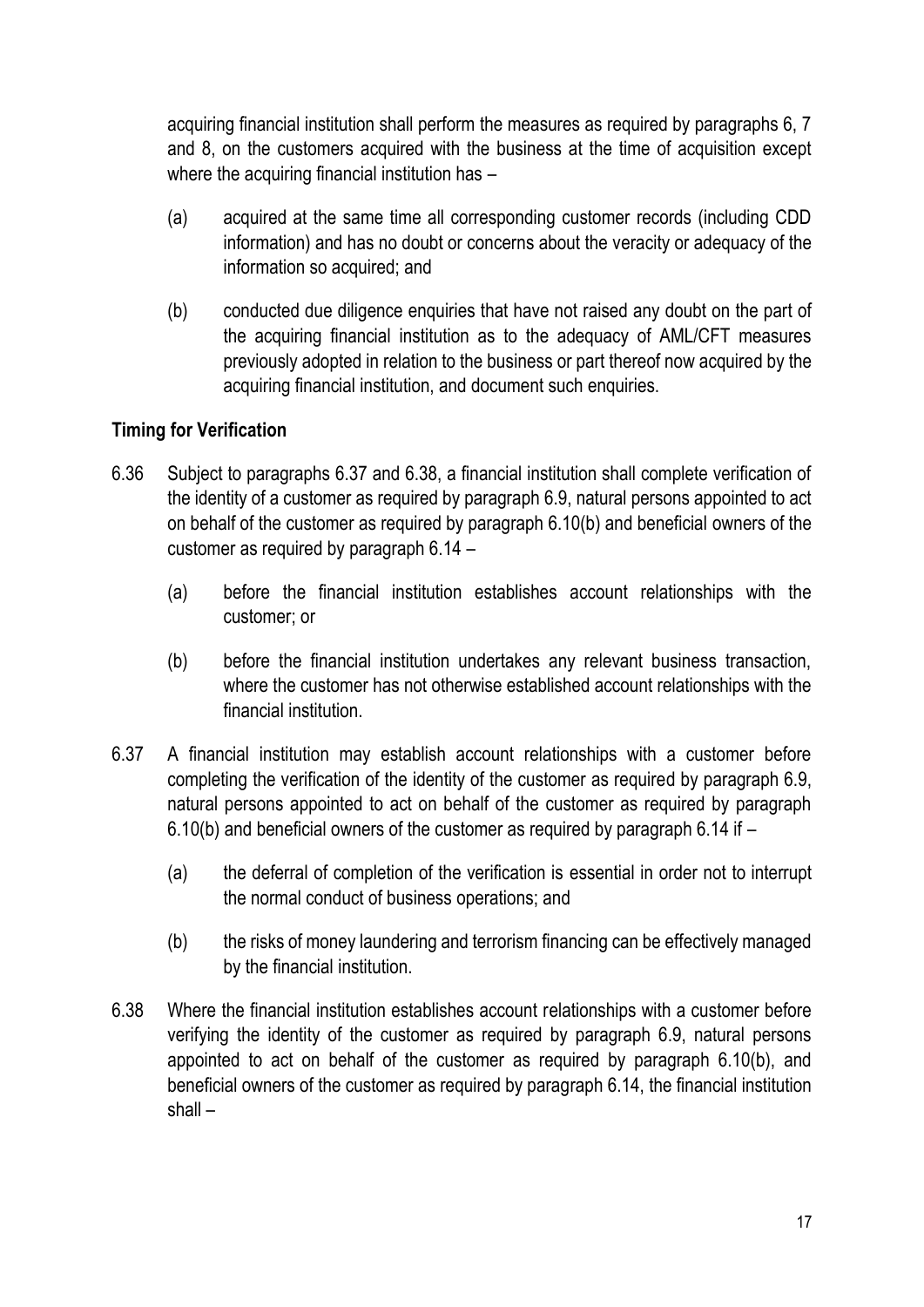- (a) develop and implement internal risk management policies and procedures concerning the conditions under which such account relationships may be established prior to verification; and
- (b) complete such verification as soon as is reasonably practicable.

### **Where Measures are Not Completed**

- 6.39 Where the financial institution is unable to complete the measures as required by paragraphs 6, 7 and 8, it shall not commence or continue an account relationship with any customer, or undertake any relevant business transaction for any customer. The financial institution shall consider if the circumstances are suspicious so as to warrant the filing of an STR.
- 6.40 For the purposes of paragraph 6.39, completion of the measures means the situation where the financial institution has obtained, screened and verified (including by delayed verification as allowed under paragraphs 6.37 and 6.38) all necessary CDD information required under paragraphs 6, 7 and 8, and where the financial institution has received satisfactory responses to all inquiries in relation to such necessary CDD information.

### **Joint Account**

6.41 In the case of a joint account, a financial institution shall perform CDD measures on all of the joint account holders as if each of them were individual customers of the financial institution.

# **Screening**

- 6.42 A financial institution shall screen a customer, natural persons appointed to act on behalf of the customer, connected parties of the customer and beneficial owners of the customer against relevant money laundering and terrorism financing information sources, as well as lists and information provided by the Authority or other relevant authorities in Singapore for the purposes of determining if there are any money laundering or terrorism financing risks in relation to the customer.
- 6.43 A financial institution shall screen the persons referred to in paragraph 6.42
	- (a) when, or as soon as reasonably practicable after, the financial institution establishes an account relationship with a customer;
	- (b) before the financial institution completes any relevant business transaction for a customer who has not otherwise established an account relationship with the financial institution;
	- (c) on a periodic basis after the financial institution establishes an account relationship with the customer; and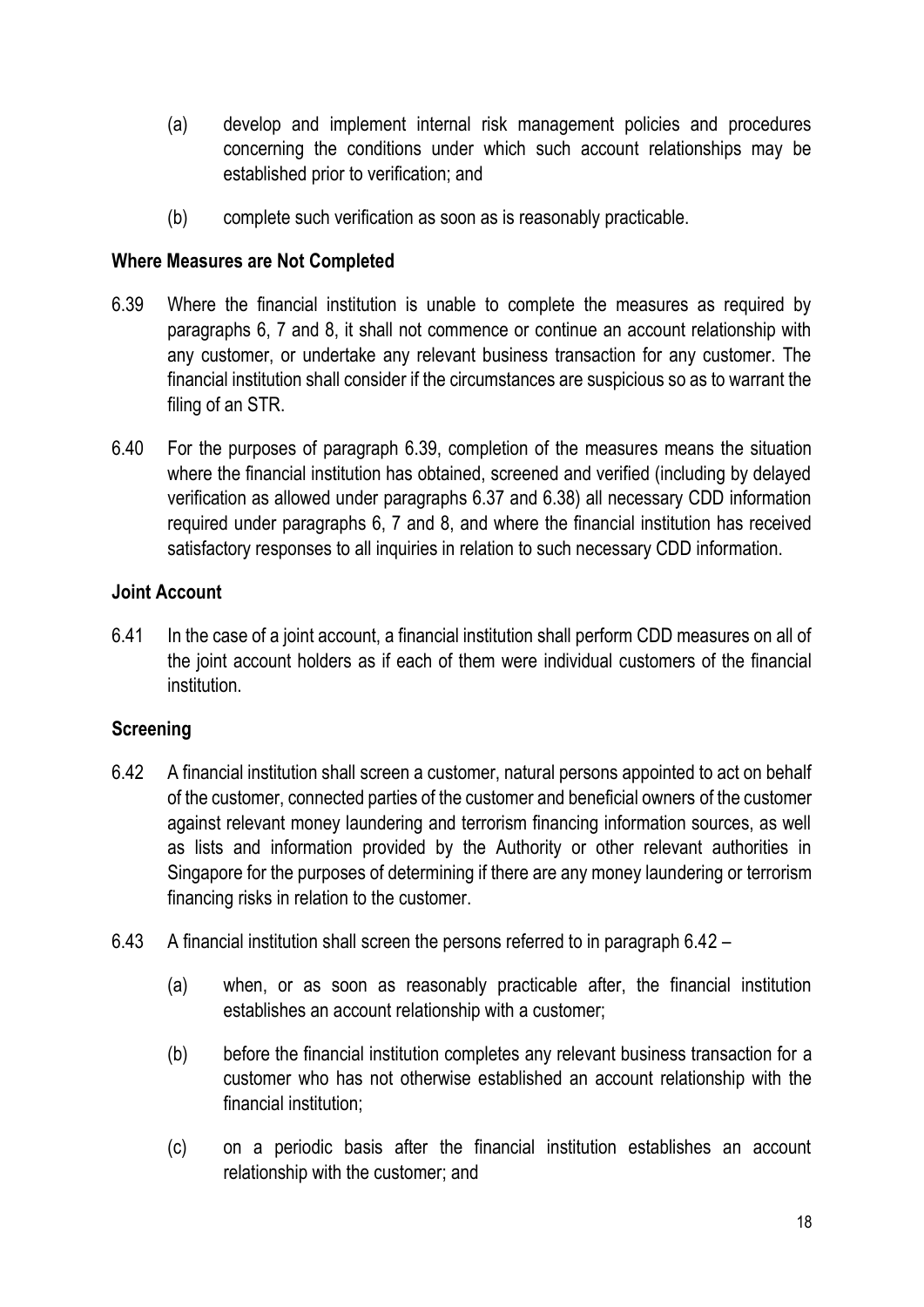- (d) when there are any changes or updates to
	- (i) the lists and information provided by the Authority or other relevant authorities in Singapore to the financial institution; or
	- (ii) the natural persons appointed to act on behalf of a customer, connected parties of a customer or beneficial owners of a customer.
- 6.44 The results of screening and assessment by the financial institution shall be documented.

# **7 SIMPLIFIED CUSTOMER DUE DILIGENCE**

- 7.1 Subject to paragraph 7.4, a financial institution may perform simplified CDD measures in relation to a customer, any natural person appointed to act on behalf of the customer and any beneficial owner of the customer (other than any beneficial owner that the financial institution is exempted from making inquiries about under paragraph 6.16) if it is satisfied that the risks of money laundering and terrorism financing are low.
- 7.2 The assessment of low risks shall be supported by an adequate analysis of risks by the financial institution.
- 7.3 The simplified CDD measures shall be commensurate with the level of risk, based on the risk factors identified by the financial institution.
- 7.4 A financial institution shall not perform simplified CDD measures
	- (a) where a customer or any beneficial owner of the customer is from or in a country or jurisdiction in relation to which the FATF has called for countermeasures;
	- (b) where a customer or any beneficial owner of the customer is from or in a country or jurisdiction known to have inadequate AML/CFT measures, as determined by the financial institution for itself, or notified to financial institutions generally by the Authority, or other foreign regulatory authorities; or
	- (c) where the financial institution suspects that money laundering or terrorism financing is involved.
- 7.5 Subject to paragraphs 7.2, 7.3 and 7.4, a financial institution may perform simplified CDD measures in relation to a customer that is a financial institution set out in Appendix 2.
- 7.6 Where the financial institution performs simplified CDD measures in relation to a customer, any natural person appointed to act on behalf of the customer and any beneficial owner of the customer, it shall document –
	- (a) the details of its risk assessment; and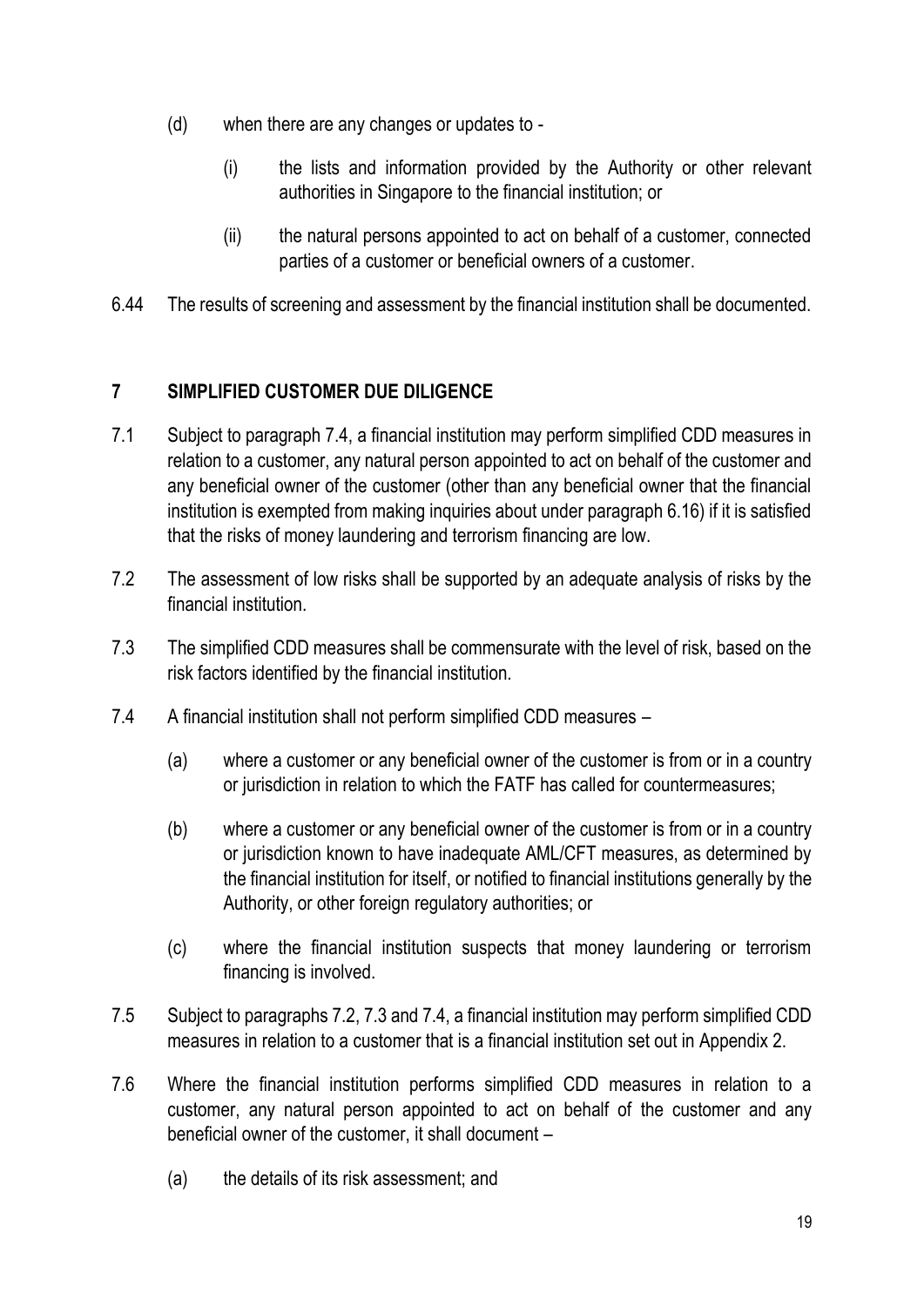- (b) the nature of the simplified CDD measures.
- 7.7 For avoidance of doubt, the term "CDD measures" in paragraph 7 means the measures required by paragraph 6.

#### **8 ENHANCED CUSTOMER DUE DILIGENCE**

#### **Politically Exposed Persons**

8.1 For the purposes of paragraph 8 –

"close associate" means a natural person who is closely connected to a politically exposed person, either socially or professionally;

"domestic politically exposed person" means a natural person who is or has been entrusted domestically with prominent public functions;

"family member" means a parent, step-parent, child, step-child, adopted child, spouse, sibling, step-sibling and adopted sibling of the politically exposed person;

"foreign politically exposed person" means a natural person who is or has been entrusted with prominent public functions in a foreign country or jurisdiction;

"international organisation" means an entity established by formal political agreements between member countries or jurisdictions that have the status of international treaties, whose existence is recognised by law in member countries or jurisdictions and which is not treated as a resident institutional unit of the country or jurisdiction in which it is located;

"international organisation politically exposed person" means a natural person who is or has been entrusted with prominent public functions in an international organisation;

"politically exposed person" means a domestic politically exposed person, foreign politically exposed person or international organisation politically exposed person; and

"prominent public functions" includes the roles held by a head of state, a head of government, government ministers, senior civil or public servants, senior judicial or military officials, senior executives of state owned corporations, senior political party officials, members of the legislature and senior management of international organisations.

8.2 A financial institution shall implement appropriate internal risk management systems, policies, procedures and controls to determine if a customer, any natural person appointed to act on behalf of the customer, any connected party of the customer or any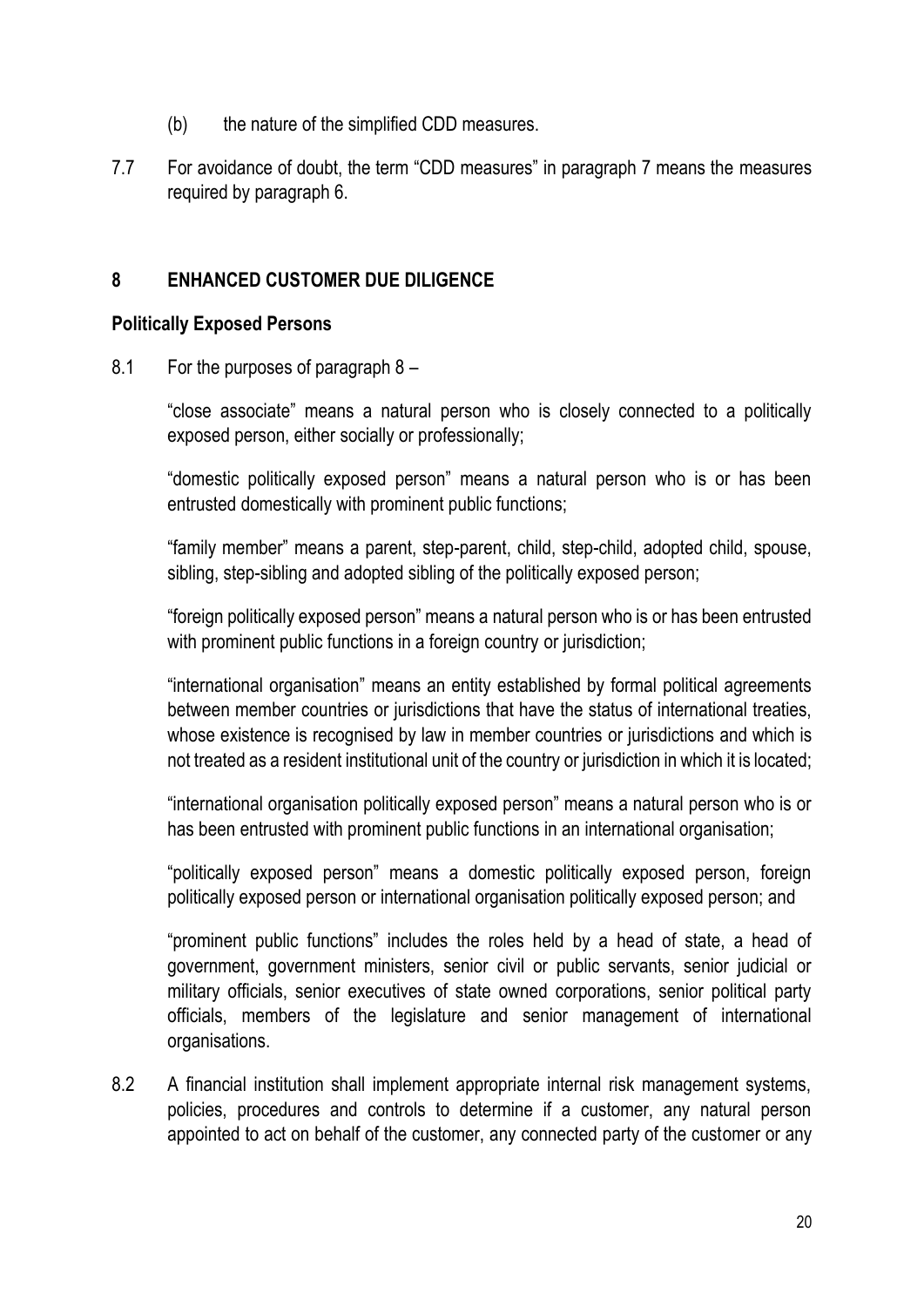beneficial owner of the customer is a politically exposed person, or a family member or close associate of a politically exposed person.

- 8.3 A financial institution shall, in addition to performing CDD measures (specified in paragraph 6), perform at least the following enhanced CDD measures where a customer or any beneficial owner of the customer is determined by the financial institution to be a politically exposed person, or a family member or close associate of a politically exposed person under paragraph 8.2:
	- (a) obtain approval from the financial institution's senior management to establish or continue an account relationship with the customer or undertake any relevant business transaction without an account opened for the customer;
	- (b) establish, by appropriate and reasonable means, the source of wealth and source of funds of the customer and any beneficial owner of the customer; and
	- (c) conduct, during the course of an account relationship with, or when undertaking transactions in the course of the account relationship for the customer, enhanced monitoring of the account relationship or such transactions. In particular, the financial institution shall increase the degree and nature of monitoring of the account relationship with, and such transactions for, the customer in order to determine whether they appear unusual or suspicious.
- 8.4 A financial institution may adopt a risk-based approach in determining whether to perform enhanced CDD measures or the extent of enhanced CDD measures to be performed  $for -$ 
	- (a) domestic politically exposed persons, their family members and close associates;
	- (b) international organisation politically exposed persons, their family members and close associates; or
	- (c) politically exposed persons who have stepped down from their prominent public functions, taking into consideration the level of influence such persons may continue to exercise after stepping down from their prominent public functions, their family members and close associates,

except in cases where their account relationships with the financial institution, or relevant business transactions undertaken without an account being opened by the financial institution present a higher risk for money laundering or terrorism financing.

# **Other Higher Risk Categories**

8.5 A financial institution shall implement appropriate internal risk management systems, policies, procedures and controls to determine if account relationships with, or relevant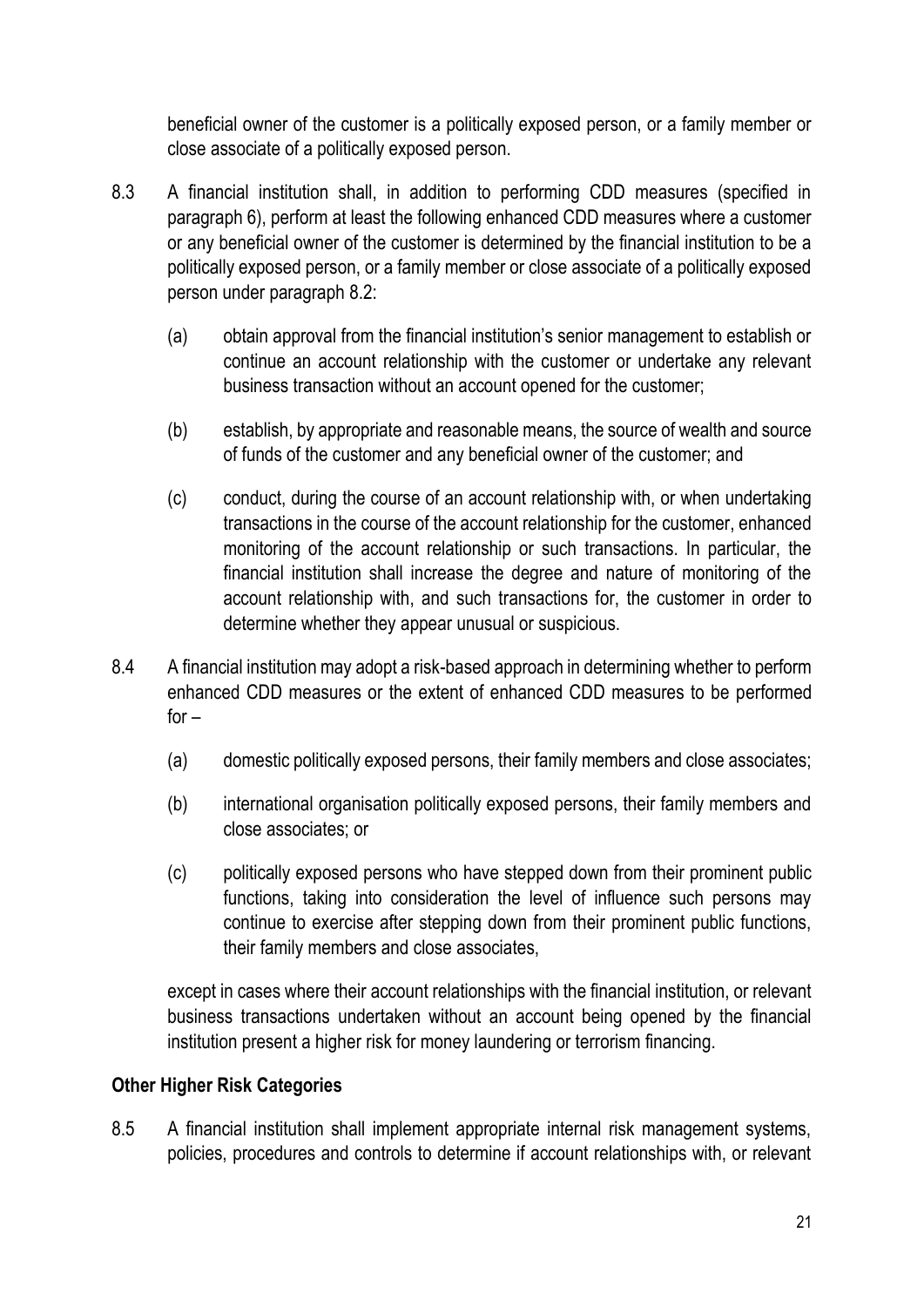business transaction undertaken without an account being opened for, any customer present a higher risk for money laundering or terrorism financing.

- 8.6 For the purposes of paragraph 8.5, circumstances where a customer presents or may present a higher risk for money laundering or terrorism financing include but are not limited to the following:
	- (a) where a customer or any beneficial owner of the customer is from or in a country or jurisdiction in relation to which the FATF has called for countermeasures, the financial institution shall treat any account relationship with or relevant business transactions undertaken without an account being opened for, any such customer as presenting a higher risk for money laundering or terrorism financing;
	- (b) where a customer or any beneficial owner of the customer is from or in a country or jurisdiction known to have inadequate AML/CFT measures, as determined by the financial institution for itself, or notified to financial institutions generally by the Authority or other foreign regulatory authorities, the financial institution shall assess whether any such customer presents a higher risk for money laundering or terrorism financing; and
	- (c) where a customer is a legal person for which the financial institution is not able to establish if it has any –
		- (i) ongoing, apparent or visible operation or business activity;
		- (ii) economic or business purpose for its corporate structure or arrangement; or
		- (iii) substantive financial activity in its interactions with the financial institution,

the financial institution shall assess whether any such customer presents a higher risk for money laundering, or terrorism financing.

- 8.7 A financial institution shall perform the appropriate enhanced CDD measures in paragraph 8.3 for an account relationship with, or relevant business transactions undertaken without an account being opened for, any customer –
	- (a) who the financial institution determines under paragraph 8.5; or
	- (b) the Authority or other relevant authorities in Singapore notify to the financial institution,

as presenting a higher risk for money laundering or terrorism financing.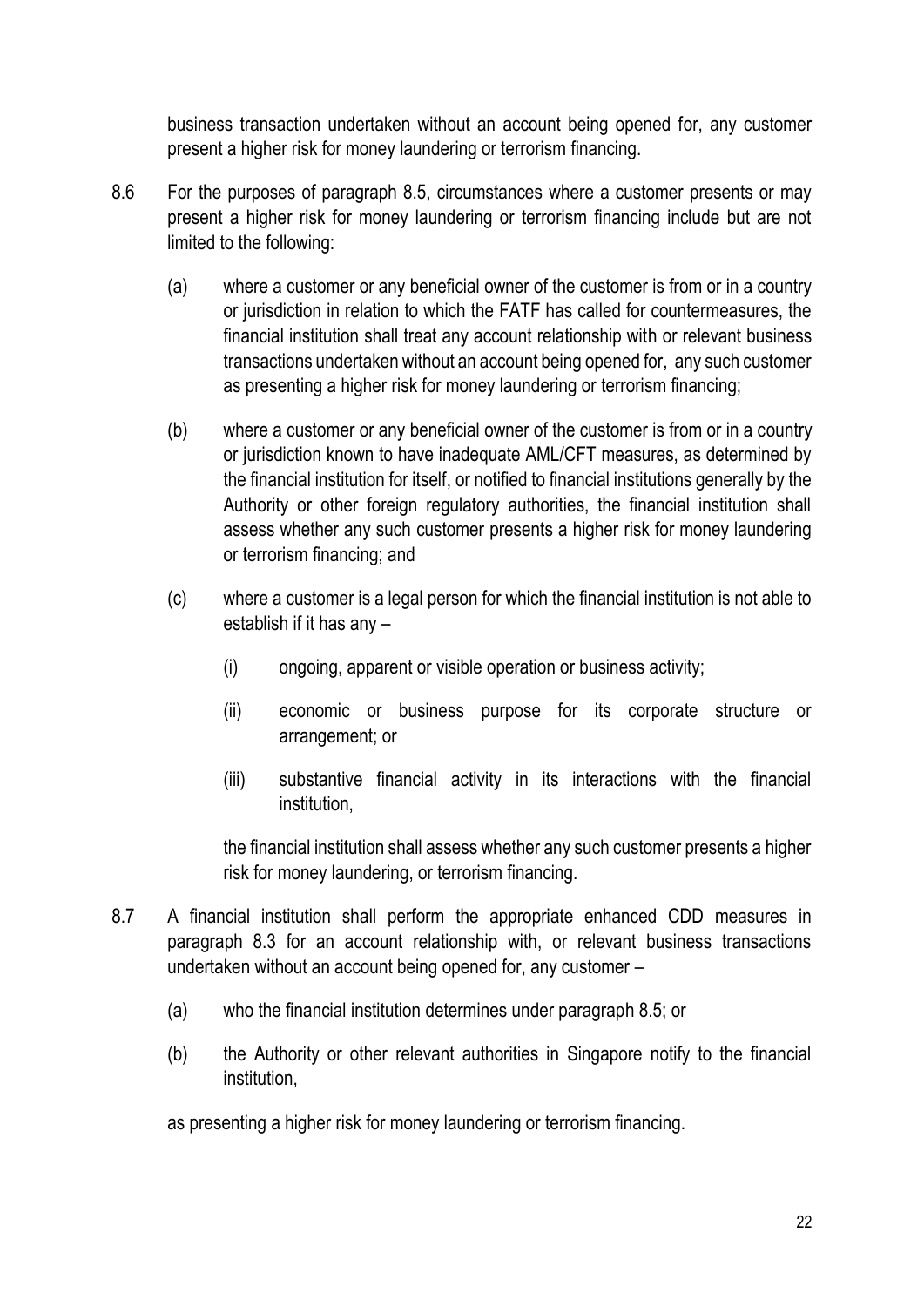8.8 A financial institution shall, in taking enhanced CDD measures to manage and mitigate any higher risks that have been identified by the financial institution, or notified to it by the Authority or other relevant authorities in Singapore, ensure that the enhanced CDD measures take into account the requirements of any laws, regulations or directions administered by the Authority, including but not limited to the regulations or directions issued by the Authority under section 27A of the MAS Act.

# **9 RELIANCE ON THIRD PARTIES**

- 9.1 For the purposes of paragraph 9, "third party" means
	- (a) a financial institution set out in Appendix 2;
	- (b) a financial institution which is subject to and supervised by a foreign authority for compliance with AML/CFT requirements consistent with standards set by the FATF (other than a holder of a payment services licence under the PS Act, or equivalent licences);
	- (c) in relation to a financial institution incorporated in Singapore, its branches, subsidiaries, parent entity, the branches and subsidiaries of the parent entity, and other related corporations; or
	- (d) in relation to a financial institution incorporated outside Singapore, its head office, its parent entity, the branches and subsidiaries of the head office, the branches and subsidiaries of the parent entity, and other related corporations.
- 9.2 Subject to paragraph 9.3, a financial institution may rely on a third party to perform the measures as required by paragraphs 6, 7 and 8 if the following requirements are met:
	- (a) the financial institution is satisfied that the third party it intends to rely upon is subject to and supervised for compliance with AML/CFT requirements consistent with standards set by the FATF, and has adequate AML/CFT measures in place to comply with those requirements;
	- (b) the financial institution takes appropriate steps to identify, assess and understand the money laundering and terrorism financing risks particular to the countries or jurisdictions that the third party operates in;
	- (c) the third party is not one which financial institutions have been specifically precluded by the Authority from relying upon; and
	- (d) the third party is able and willing to provide, without delay, upon the financial institution's request, any data, documents or information obtained by the third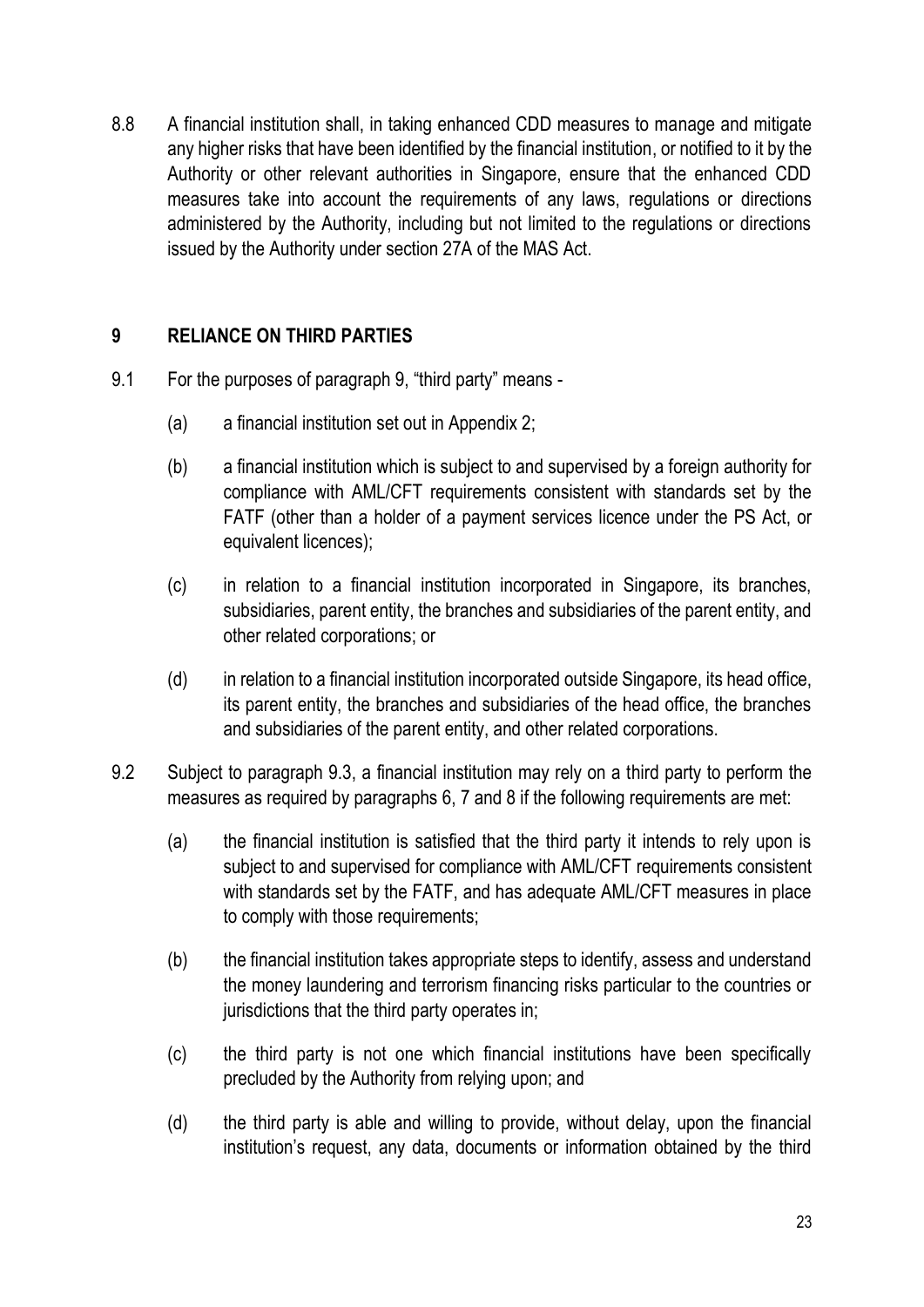party with respect to the measures applied on the financial institution's customer, which the financial institution would be required or would want to obtain.

- 9.3 No financial institution shall rely on a third party to conduct a review of relevant business transactions undertaken without an account being opened or ongoing monitoring of account relationships with its customers.
- 9.4 Where a financial institution relies on a third party to perform the measures as required by paragraphs 6, 7 and 8, it shall –
	- (a) document the basis for its satisfaction that the requirements in paragraphs 9.2(a) and (b) have been met, except where the third party is a financial institution set out in Appendix 2; and
	- (b) immediately obtain from the third party the CDD information which the third party had obtained.
- 9.5 For the avoidance of doubt, notwithstanding the reliance upon a third party, the financial institution shall remain responsible for its AML/CFT obligations in this Notice.

# **10 RECORD KEEPING**

- 10.1 A financial institution shall, in relation to all data, documents and information that the financial institution is required to obtain or produce to meet the requirements under this Notice, prepare, maintain and retain records of such data, documents and information.
- 10.2 A financial institution shall perform the measures as required by paragraph 10.1 such that –
	- (a) all requirements imposed by law (including this Notice) are met;
	- (b) any individual transaction undertaken by the financial institution can be reconstructed (including the amount and type of currency involved) so as to provide, if necessary, evidence for prosecution of criminal activity;
	- (c) the Authority or other relevant authorities in Singapore and the internal and external auditors of the financial institution are able to review the financial institution's account relationships, transactions, records and CDD information and assess the level of compliance with this Notice; and
	- (d) the financial institution can satisfy, within a reasonable time or any more specific time period imposed by law or by the requesting authority, any enquiry or order from the relevant authorities in Singapore for information.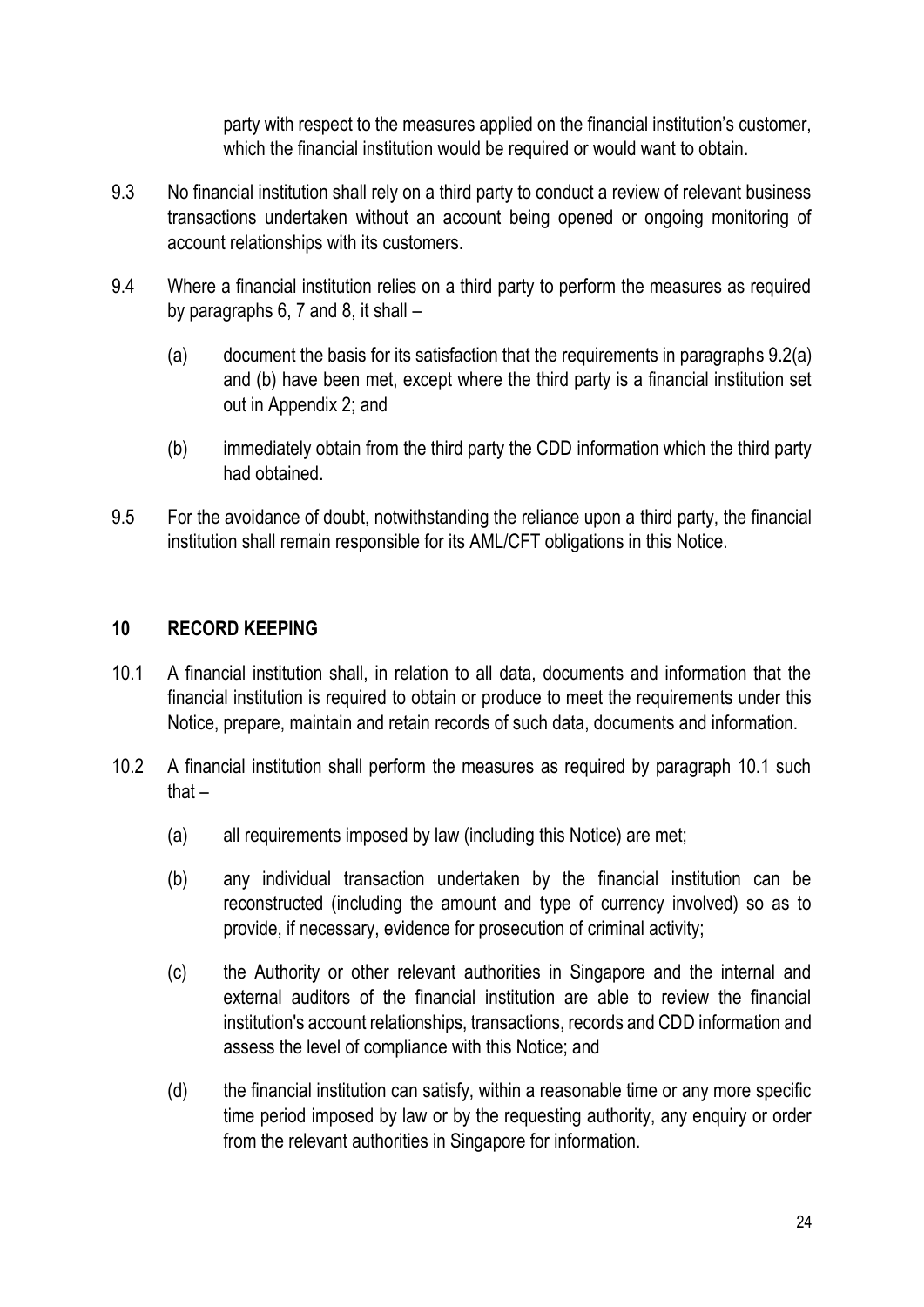- 10.3 Subject to paragraph 10.5 and any other requirements imposed by law, a financial institution shall, for the purposes of record retention under paragraphs 10.1 and 10.2, and when setting its record retention policies, comply with the following record retention periods:
	- (a) for CDD information relating to the account relationships and relevant business transactions undertaken without an account being opened, as well as account files, business correspondence and results of any analysis undertaken, a period of at least 5 years following the termination of such account relationships or completion of such relevant business transactions; and
	- (b) for data, documents and information relating to a transaction, including any information needed to explain and reconstruct the transaction, a period of at least 5 years following the completion of the transaction.
- 10.4 A financial institution may retain data, documents and information as originals or copies, in paper or electronic form or on microfilm, provided that they are admissible as evidence in a Singapore court of law.
- 10.5 A financial institution shall retain records of data, documents and information on all its account relationships with or transactions for a customer pertaining to a matter which is under investigation or which has been the subject of an STR, in accordance with any request or order from STRO or other relevant authorities in Singapore.

# **11 PERSONAL DATA**

- 11.1 For the purposes of paragraph 11, "individual" means a natural person, whether living or deceased.
- 11.2 Subject to paragraph 11.3 and for the purposes of complying with this Notice, a financial institution shall not be required to provide an individual customer, an individual appointed to act on behalf of a customer, an individual connected party of a customer or an individual beneficial owner of a customer, with –
	- (a) any access to personal data about the individual that is in the possession or under the control of the financial institution;
	- (b) any information about the ways in which the personal data of the individual under subparagraph (a) has been or may have been used or disclosed by the financial institution; and
	- (c) any right to correct an error or omission of the personal data about the individual that is in the possession or under the control of the financial institution.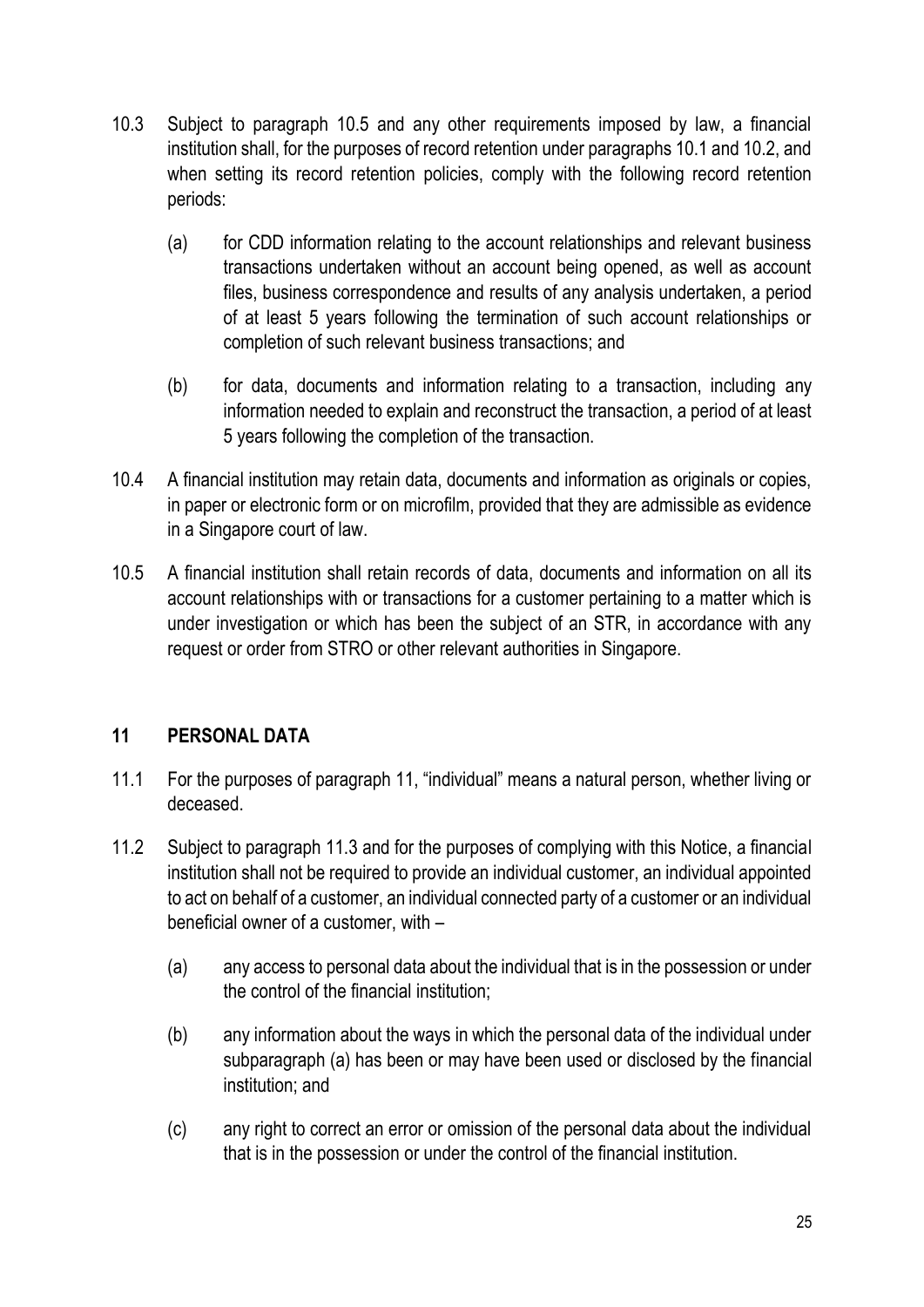- 11.3 A financial institution shall, as soon as reasonably practicable, upon the request of an individual customer, an individual appointed to act on behalf of a customer, an individual connected party of a customer or an individual beneficial owner of a customer, provide the requesting individual with the right to –
	- (a) access the following types of personal data of that individual, that is in the possession or under the control of the financial institution:
		- (i) the individual's full name, including any alias;
		- (ii) the individual's unique identification number (such as an identity card number, birth certificate number or passport number);
		- (iii) the individual's residential address;
		- (iv) the individual's date of birth;
		- (v) the individual's nationality;
		- (vi) subject to sections 21(2) and (3) read with the Fifth Schedule to the Personal Data Protection Act 2012, any other personal data of the respective individual provided by that individual to the financial institution; and
	- (b) subject to section 22(7) read with the Sixth Schedule to the Personal Data Protection Act 2012, correct an error or omission in relation to the types of personal data set out in subparagraphs (a)(i) to (vi), provided the financial institution is satisfied that there are reasonable grounds for such request.
- 11.4 For the purposes of complying with this Notice, a financial institution may, whether directly or through a third party, collect, use and disclose personal data of an individual customer, an individual appointed to act on behalf of a customer, an individual connected party of a customer or an individual beneficial owner of a customer, without the respective individual's consent.

# **12 SUSPICIOUS TRANSACTIONS REPORTING**

12.1 A financial institution shall keep in mind the provisions in the CDSA $5$  and in the TSOFA that provide for the reporting to the authorities of transactions suspected of being connected with money laundering or terrorism financing and implement appropriate internal policies, procedures and controls for meeting its obligations under the law, including the following:

<sup>5</sup> Please note in particular section 48 of the CDSA on tipping-off.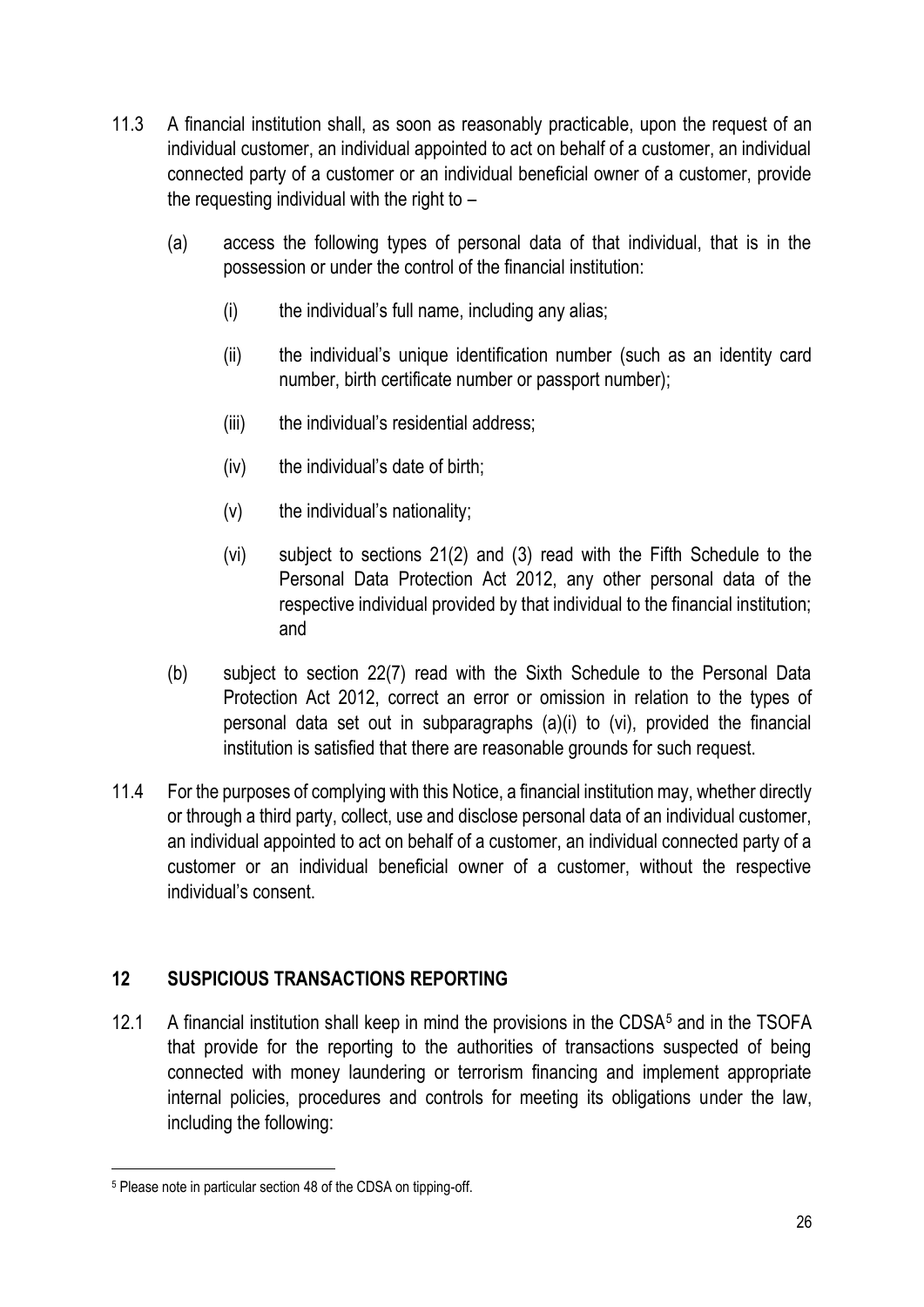- (a) establish a single reference point within the organisation to whom all employees and officers are instructed to promptly refer all transactions suspected of being connected with money laundering or terrorism financing, for possible referral to STRO via STRs; and
- (b) keep records of all transactions referred to STRO, together with all internal findings and analysis done in relation to them.
- 12.2 A financial institution shall promptly submit reports on suspicious transactions (including attempted transactions), regardless of the amount of the transaction, to STRO, and extend a copy to the Authority for information.
- 12.3 A financial institution shall consider if the circumstances are suspicious so as to warrant the filing of an STR and document the basis for its determination, including where –
	- (a) the financial institution is for any reason unable to complete the measures as required by paragraphs 6, 7 and 8; or
	- (b) the customer is reluctant, unable or unwilling to provide any information requested by the financial institution, or decides to withdraw a pending application to establish an account relationship or a pending transaction, or to terminate existing account relationship.
- 12.4 Where a financial institution forms a suspicion of money laundering or terrorism financing, and reasonably believes that performing any of the measures as required by paragraphs 6, 7 or 8 will tip-off a customer, a natural person appointed to act on behalf of the customer, a connected party of the customer or a beneficial owner of the customer, the financial institution may stop performing those measures. The financial institution shall document the basis for its assessment and file an STR.

# **13 CASH TRANSACTION REPORTING**

13.1 A financial institution who enters into a designated transaction shall promptly submit cash transaction reports to STRO pursuant to section 17 of the PSPM Act and promptly extend a copy to the Authority for information.

# **14 INTERNAL POLICIES, COMPLIANCE, AUDIT AND TRAINING**

14.1 A financial institution shall develop and implement adequate internal policies, procedures and controls, taking into consideration its money laundering and terrorism financing risks and the size of its business, to help prevent money laundering and terrorism financing and communicate these to its employees and officers.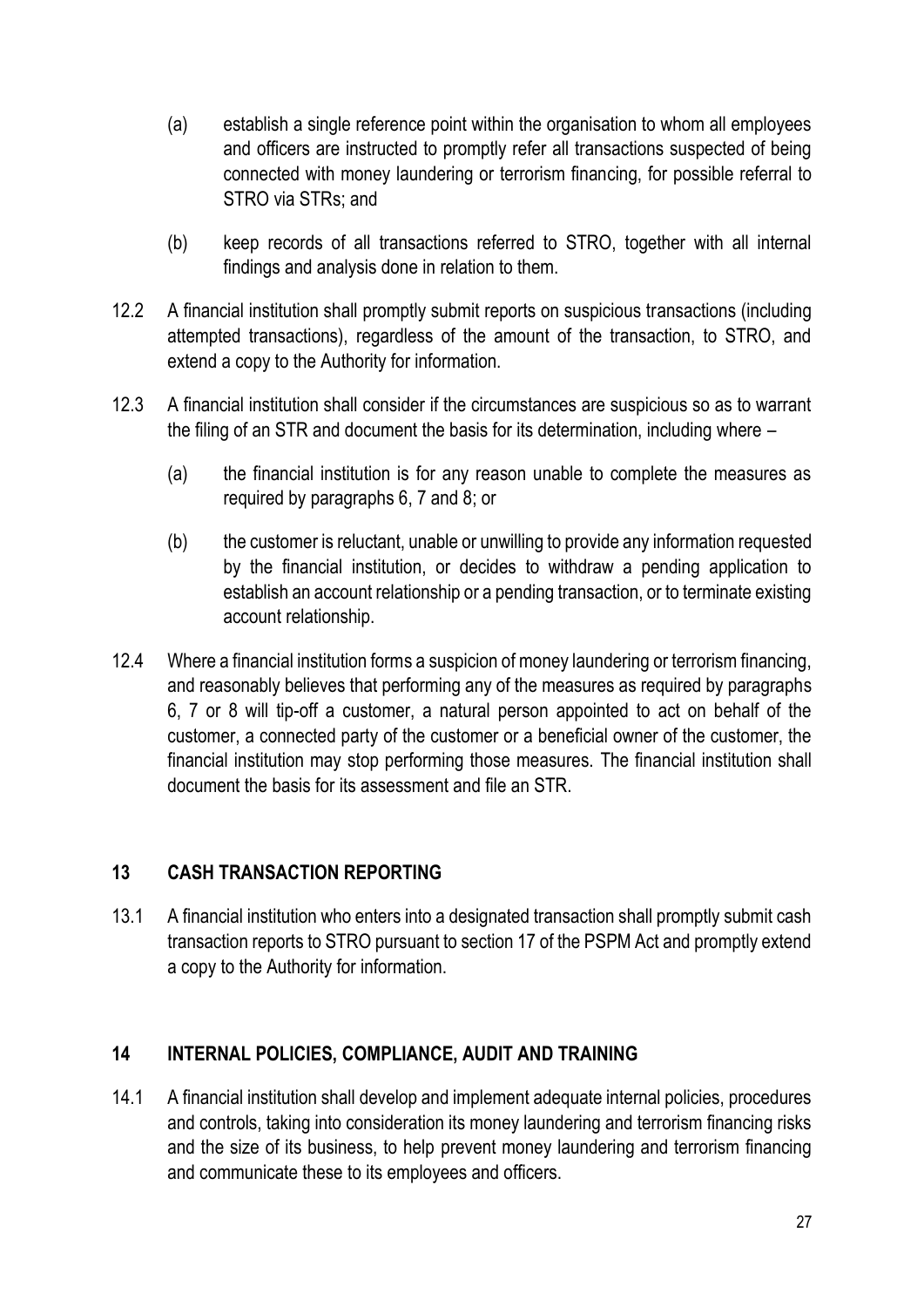14.2 The policies, procedures and controls shall meet all the requirements of this Notice.

# **Group Policy**

- 14.3 For the purposes of paragraphs 14.4 to 14.9, a reference to "financial institution" means a financial institution incorporated in Singapore.
- 14.4 A financial institution shall develop a group policy on AML/CFT to meet all the requirements of this Notice and extend this to all of its branches and subsidiaries in its financial group.
- 14.5 Where a financial institution has a branch or subsidiary in a host country or jurisdiction
	- (a) in relation to which the FATF has called for countermeasures; or
	- (b) known to have inadequate AML/CFT measures, as determined by the financial institution for itself, or notified to financial institutions generally by the Authority or other foreign regulatory authorities,

the financial institution shall ensure that its group policy on AML/CFT is strictly observed by the management of that branch or subsidiary.

- 14.6 Subject to the financial institution putting in place adequate safeguards to protect the confidentiality and use of any information that is shared, the financial institution shall develop and implement group policies and procedures for its branches and subsidiaries within the financial group, to share information required for the purposes of CDD and for money laundering and terrorism financing risk management, to the extent permitted by the law of the countries or jurisdictions that its branches and subsidiaries are in.
- 14.7 Such policies and procedures shall include the provision, to the financial institution's group-level compliance, audit, and AML/CFT functions, of customer, account, and transaction information from its branches and subsidiaries within the financial group, when necessary for money laundering and terrorism financing risk management purposes.
- 14.7A For the purposes of paragraph 14.7, the information to be shared within the financial institution's financial group shall include any information and analysis of transactions or activities that appear unusual.<sup>6</sup>
- 14.8 Where the AML/CFT requirements in the host country or jurisdiction differ from those in Singapore, the financial institution shall require that the overseas branch or subsidiary apply the higher of the two standards, to the extent that the law of the host country or jurisdiction so permits.

<sup>&</sup>lt;sup>6</sup> Subject to section 48 of the CDSA on tipping-off, information shared may include an STR, the underlying information of the STR, or the fact that STR was filed.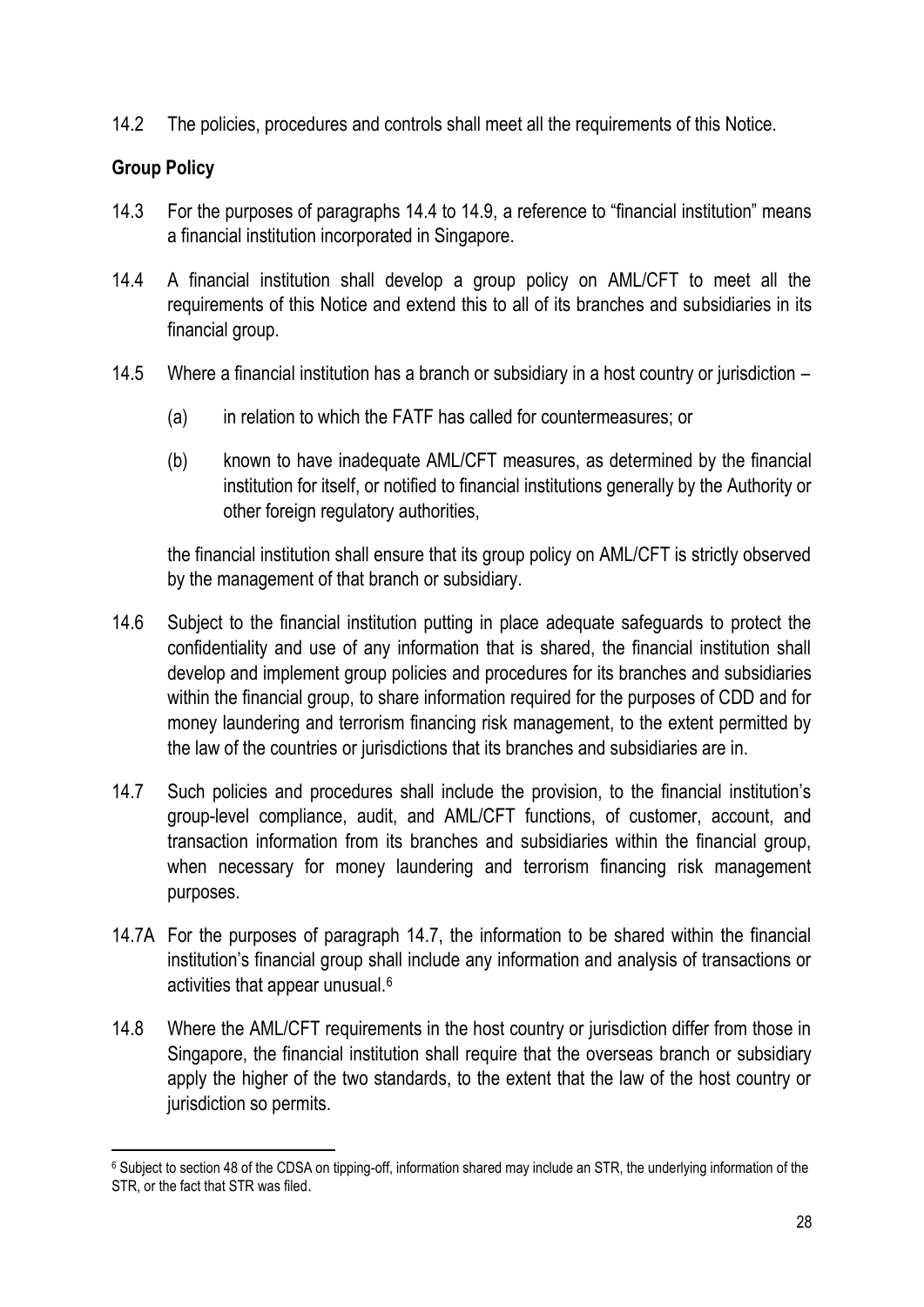- 14.9 Where the law of the host country or jurisdiction conflicts with Singapore law such that the overseas branch or subsidiary is unable to fully observe the higher standard, the financial institution shall apply additional appropriate measures to manage the money laundering and terrorism financing risks, report this to the Authority and comply with such further directions as may be given by the Authority.
- 14.9A In the case of a Singapore branch of a financial institution incorporated outside Singapore, subject to the Singapore branch putting in place adequate safeguards to protect the confidentiality and use of any information that is shared, the Singapore branch shall share customer, account and transaction information within the financial institution's financial group when necessary for money laundering and terrorism financing risk management purposes. Such information to be shared within the financial institution's financial group shall include any information and analysis of transactions or activities that appear unusual.<sup>7</sup>

# **Compliance**

- 14.10 A financial institution shall develop appropriate compliance management arrangements, including at least, the appointment of an AML/CFT compliance officer at the management level.
- 14.11 A financial institution shall ensure that the AML/CFT compliance officer, as well as any other persons appointed to assist the AML/CFT compliance officer, is suitably qualified, and has adequate resources and timely access to all customer records and other relevant information which the AML/CFT compliance officer requires to discharge the AML/CFT compliance officer's functions.

#### **Audit**

14.12 A financial institution shall maintain an audit function that is adequately resourced and independent, and that is able to regularly assess the effectiveness of the financial institution's internal policies, procedures and controls, and its compliance with regulatory requirements.

# **Employee Hiring**

14.13 A financial institution shall have in place screening procedures to ensure high standards when hiring employees and appointing officers.

# **Training**

<sup>7</sup> Subject to section 48 of the CDSA on tipping-off, information shared may include an STR, the underlying information of the STR, or the fact that an STR was filed.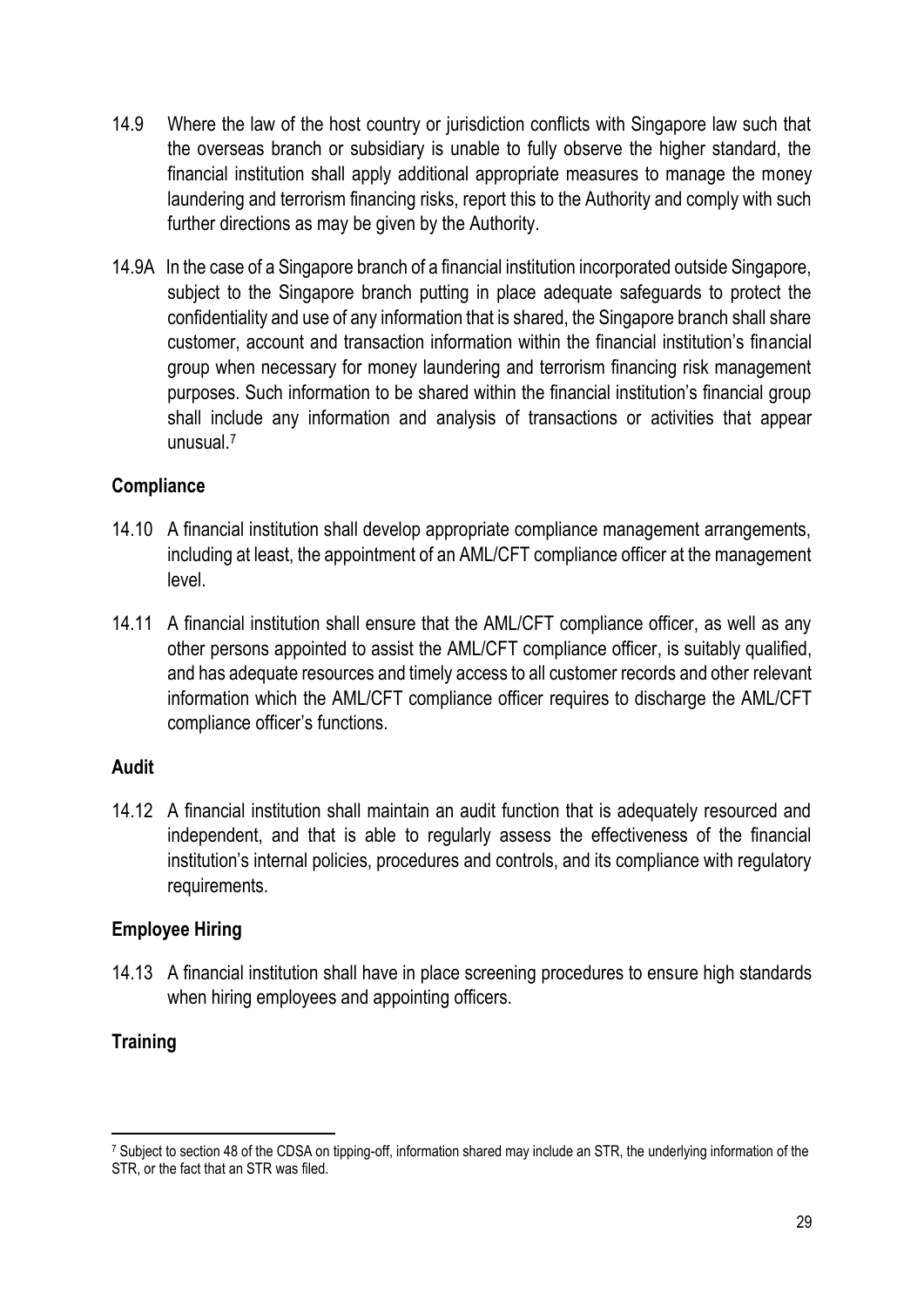- 14.14 A financial institution shall take all appropriate steps to ensure that its employees and officers (whether in Singapore or elsewhere) are regularly and appropriately trained on –
	- (a) AML/CFT laws and regulations, and in particular, CDD measures, and detecting and reporting of suspicious transactions;
	- (b) prevailing techniques, methods and trends in money laundering and terrorism financing; and
	- (c) the financial institution's internal AML/CFT policies, procedures and controls, and the roles and responsibilities of employees and officers in combating money laundering and terrorism financing.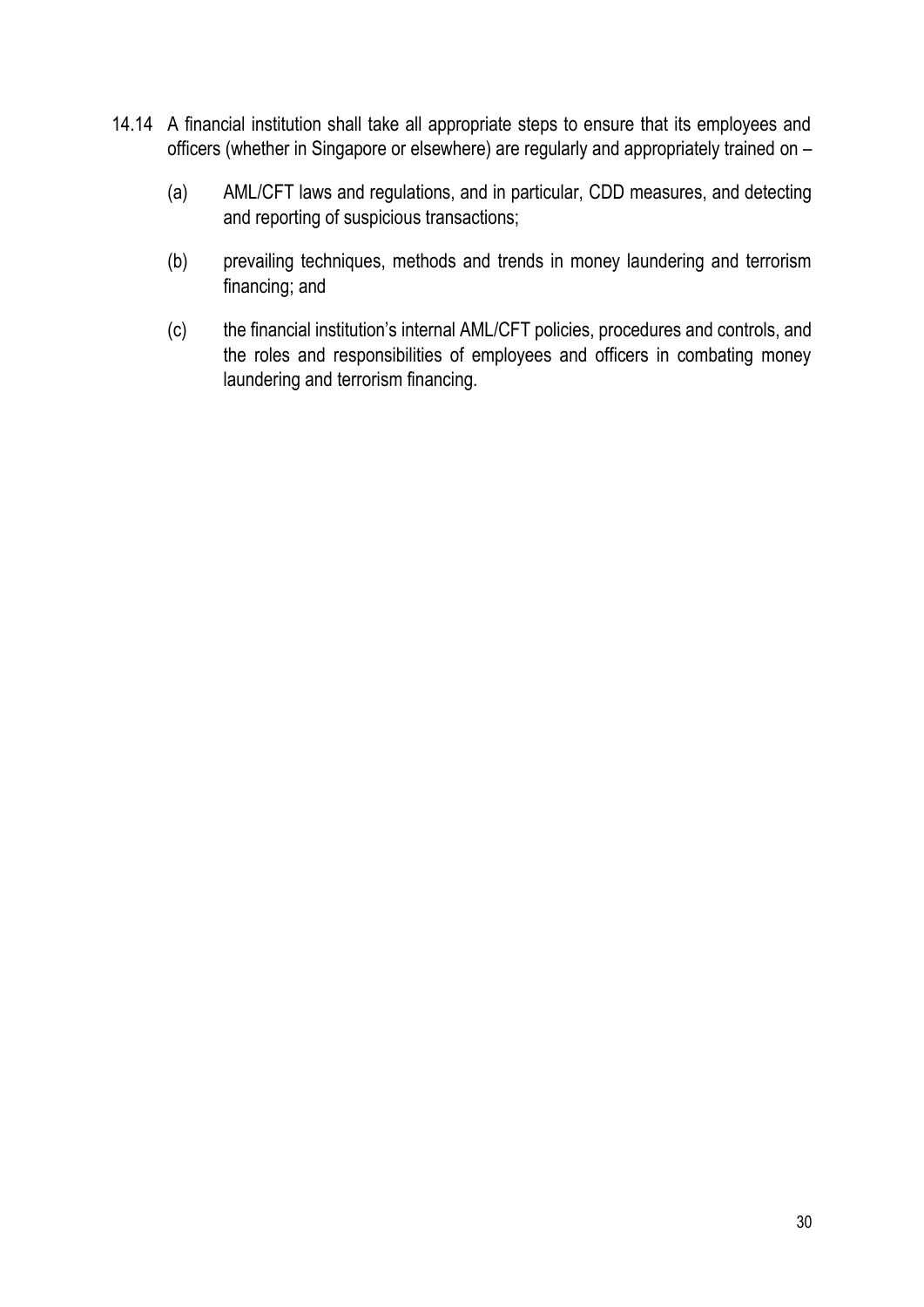# **Appendix 1**

- 1. Financial institutions that are licensed, approved, registered (including a fund management company registered under paragraph 5(1)(i) of the SF(LCB)R) or regulated by the Authority but does not include a person (other than a person referred to in paragraphs 2 and 3) who is exempted from licensing, approval or regulation by the Authority under any Act administered by the Authority, including a private trust company exempted from licensing under section 15 of the Trust Companies Act 2005 read with regulation 4 of the Trust Companies (Exemption) Regulations (Rg. 1).
- 2. Persons exempted under section 23(1)(f) of the FAA read with regulation 27(1)(d) of the Financial Advisers Regulations (Rg. 2).
- 3. Persons exempted under section 99(1)(h) of the SFA read with paragraph 7(1)(b) of the SF(LCB)R.
- Note: For the avoidance of doubt, the financial institutions set out in Appendix 2 fall within Appendix 1.